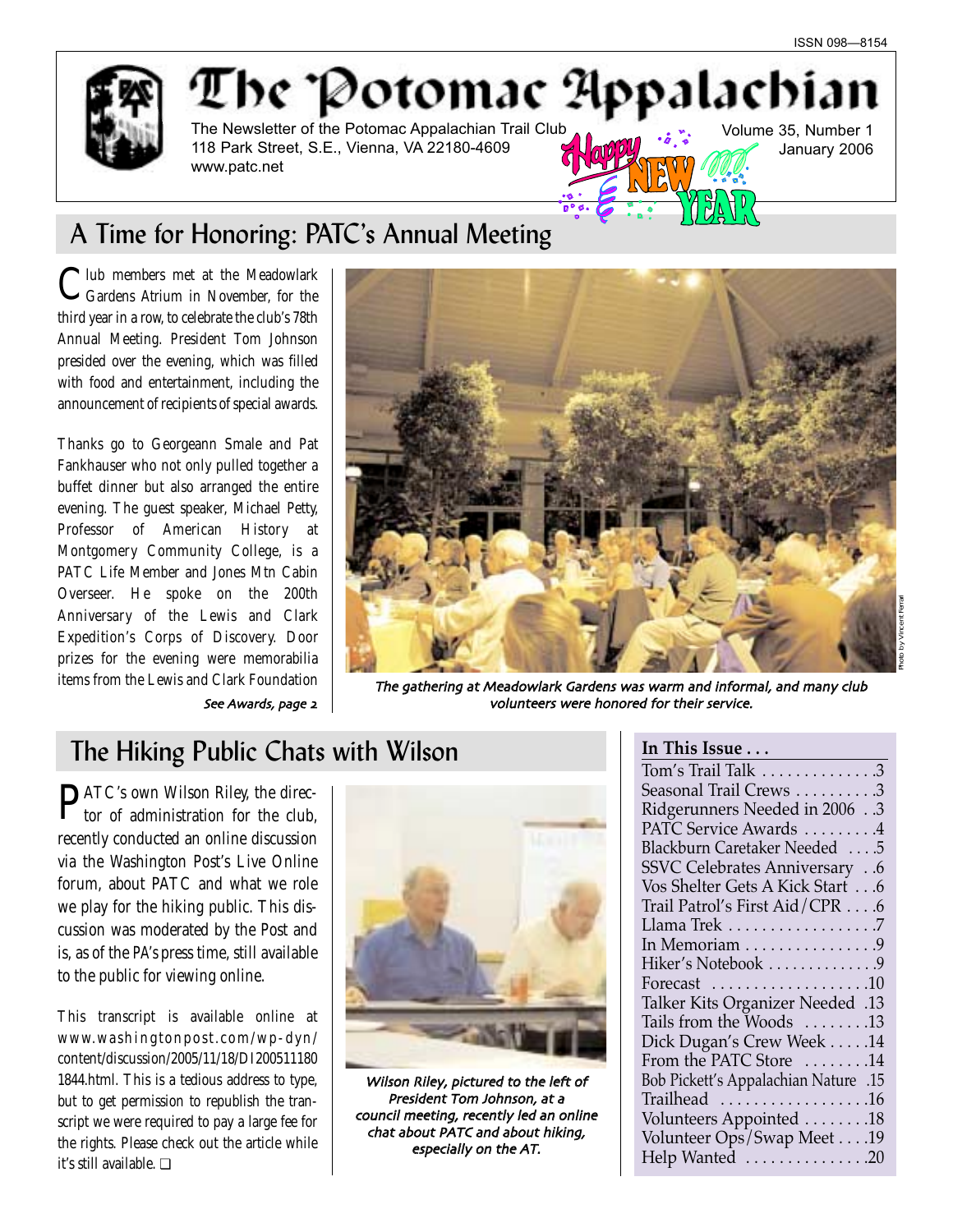#### Awards, from page 1

After the historic entertainment came the awards presentation by Vice President of Volunteerism Lee Sheaffer. A special commendation award was presented to George Boisse, and 50-Year members John and Suzanne Kominski, and Eleanor Stoddard were honored. Honorary Life memberships were presented to Park Anderson, Carol Niedzialek, and Kerry Snow. Finally, Tom presented past-President Walt Smith, with the highest club award, formerly known as the volunteer of the year award, now called the Myron Avery Award. Following are details of what some of these key volunteers accomplished for the club this year.

Many volunteers were shown appreciation for their hard work. Almost 200 service awards were given in 2005.



### **HONORARY LIFE MEMBER: Park Anderson**

Park Anderson joined PATC in 1976. In the 70s, Park and his sons volunteered on trails, but once he discovered cabins construction the rest was history. Park has been working on cabins ever since, including construction of Doyle River Cabin, and converting shelters at Ivy Creek and South River to crew work sheds. His most recent achievement has been the Rosser Lamb House. He took charge of the project to restore the old farmhouse after it had been gutted and stood exposed to the weather. Park recruited Peg Manuel and the Lake of the Woods Singles Club and lit into the renovation project. Now more than 5 years later, the house has been preserved and is well on the way to complete restoration. He has contributed his time, skills, and his own funds to the project. Park has provided outstanding leadership by recruiting large numbers of willing workers to the project, including the singles group, Boy Scouts, and school and church groups.



Park Anderson (left) receives Honorary Life Membership Award



Carol Niedzialek (left) accepts her award from Georgeann Smale.

### **HONORARY LIFE MEMBER: Carol Niedzialek**

Carol Niedzialek has been a PATC member for 31 years, joining in 1974. She is active in many aspects in the club, including the Highacre Committee and the Cadillac Crew. As club archivist and librarian, Carol has made significant contributions to PATC. After five years in this role, she will be retiring from the post this year. Working every Tuesday at headquarters, Carol indexed and catalogued archival materials, ensuring club history is preserved. Carol produced a silent black and white video that showcases club history, entitled, "PATC films from 1932." This 120-minute video is a conversion of homemade films by PATC members. Carol also edited and published, "Footpath in the Wilderness, the early days of PATC." It is a compilation of stories that were written and published in the PATC Bulletin in the 1930s and 1940s.

#### See Awards, page 5

### HOW TO CONTACT US: HEADQUARTERS, SALES, CABIN RESERVATIONS, AND MEMBERSHIP INFORMATION

24-hr. Activities Tape #: 703/242-0965

Address: 118 Park Street, S.E., Vienna, VA 22180 Hours: Monday through Thursday, 7:00 p.m. to 9:00 p.m.<br>Phone #: 703/242-0315 **Phone** #: 703/242-0315 and Thursday and Friday 12 noon to 2 p.m.<br>Facsimile #: 703/242-0968

To receive an information packet: Extension 10 Club e-mail: info@patc.net Club President (leave a message), Tom Johnson: Extension 40 World Wide Web URL: www.patc.net

## STAFF: DURING REGULAR BUSINESS HOURS

Director of Administration: Wilson Riley (Ext. 11) e-mail: Wriley@patc.net Trails Management Coordinator: Heidi Forrest (Ext. 12) e-mail: hforrest@patc.net Business Manager: Monica Clark (Ext. 15) e-mail: mclark@patc.net Membership/Cabin Coordinator: Pat Fankhauser (Ext. 17) e-mail: pfankhauser@patc.net Sales Coordinator: Maureen Estes (Ext. 19) e-mail: mestes@patc.net

## *Potomac Appalachian*

**Chief Editor:** Linda Shannon-Beaver, PA@patc.net **Features Editor:** Joanne Erickson **Forecast Editor:** Vince Ferrari, PA-Forecast@patc.net

## Club Officers and chairs contact info:

www.patc.net/about/contact.html or call the main club phone number. Contact list published twice annually in the PA.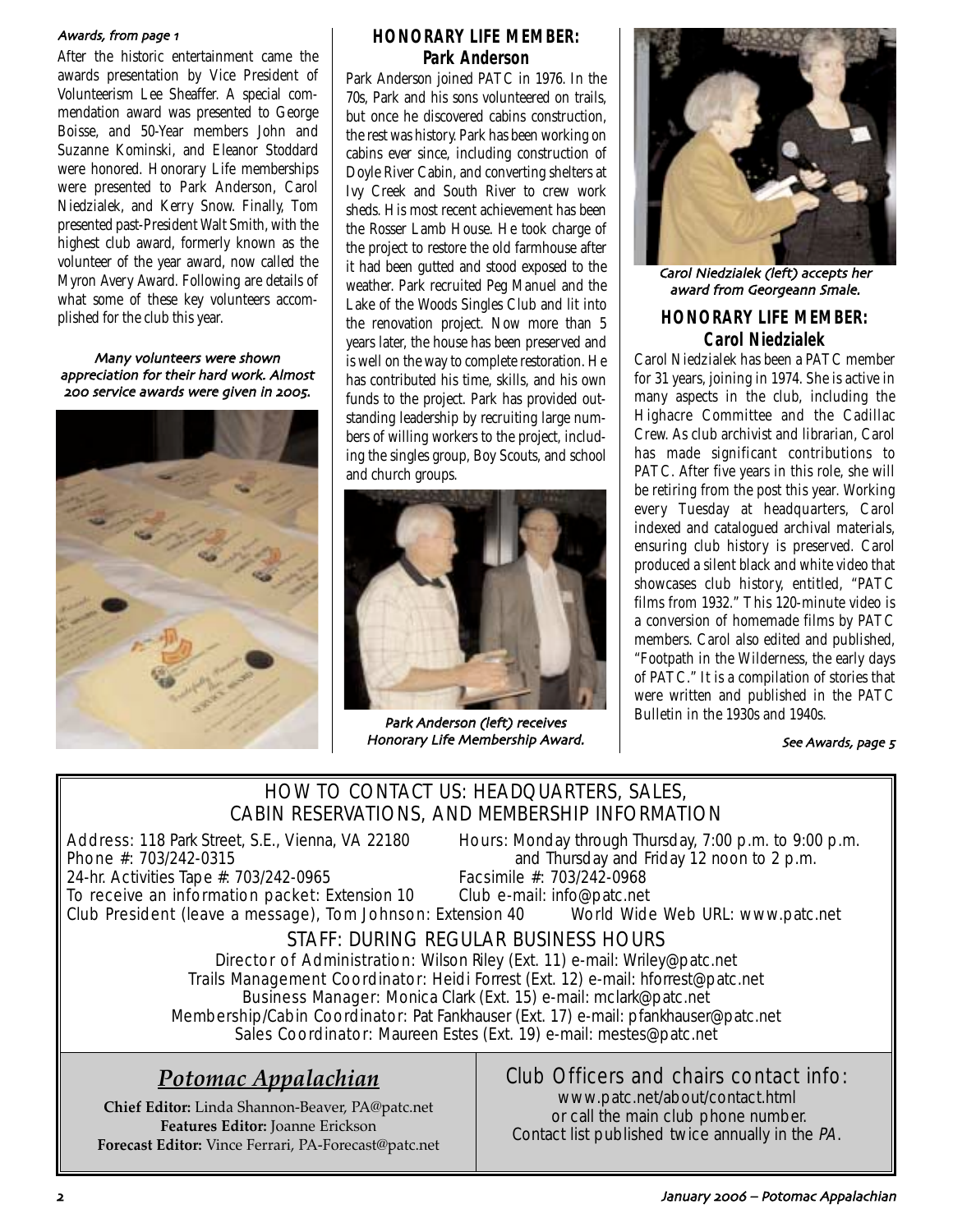# Tom's Trail Talk – And the Winners Are ...

PATC gives out a few very special awards each year, always at the annual meeting and dinner. This year's event at the Atrium, that magnificent facility at Meadowlark Garden owned by the Northern Virginia Regional Park Authority, honored four veteran PATC volunteers.

Receiving honorary life membership awards were Kerry Snow, Park Anderson, and Carol Niedzialek. Each was especially distinguished in his or her club service.

Kerry stepped down three years ago as PATC supervisor of trails, only to become a district manager in the central district of Shenandoah National Park. His Blue and White Crew sets the standard for regional trail crews, and his Web site should be viewed by everyone in the club who wants to know what is possible on the internet (http://blueandwhitecrew.org). Kerry was recently appointed PATC representative to ATC, the Regional Partnership Committee, and his fellow committee members promptly elected him as the committee chairman. Kerry also lends his computer skills to the Information Systems Committee.

Park Anderson is known as PATC's invisible man. He was been working on cabins for as long as anyone can remember. A few years ago he and Peg Manuel assumed responsibility for a friendless and forlorn facility, the Rosser Lamb Cabin on the Per-Lee Tract in central Virginia. The cabin was a half-finished renovation project, but the amount of work to be done was so daunting that no one else would take it on. Together they have almost completed the renovation and have purchased materials with their own personal funds. This caps a long and distinguished career for Park, our Invisible Man.

Carol Niedzialek has long been recognized as having the most difficult name to spell of any PATC member. (Could she have been selected for

**Seasonal Trail Crews A challenge, an opportunity.**

PATC fills six trail crews in Shenandoah National Park (SNP) and four (the Massarock Crew) in the Lee District of the Forest Service. These crews work with rangers to put in five days of trail work on major projects. The work is challenging but fun, trail-building skills learned are valuable, while the fellowship is priceless. Are you up to and would you like to be on a seasonal crew? If so, go to our Web site and send an application to Trail Coordinator Heidi Forrest. The dates are: SNP Southern District: May 1-5 (fourday crew to avoid conflict with Mother's Day) and Aug. 14-19; Central District: May 8-12 and Aug. 21-25; North District: May 16-19 and Aug. 28-Sept. 1; Massarock Crew: Jun. 4-9; Jun. 11-15; Sept. 10-15; and Sept. 17-22. ❏

## Ridgerunners Needed in 2006

PATC, in conjunction with ATC, wants to hire five Ridgerunners starting in April or May 2006. If you like to backpack, are experienced hiking on trails, are good at interacting with people, and would like to get paid for it, then please contact us. We provide additional training, including wilderness first aid and Leave No Trace (LNT) ethics.

Starting in spring 2006, the PATC Ridgerunners will backpack on their sections of the AT from SNP to Michaux State Forest in southern Pennsylvania, staying near shelters and other facilities. Ridgerunners work with the public, trail community, and officials along the AT to enhance the public's enjoyment of the trail and to help protect it. Duties include:

*• Providing general support to hikers and campers, including directions and other information* 

this honor years earlier if someone knew how to spell her name on the plaque?) But she, too, like Park, has selflessly devoted herself to doing just about any work that the club needs doing. She has worked on trail crews for years, and five years ago took on the job of club archivist. To Carol we owe the very fine condition of our archives today. She also takes on historical research projects and is a frequent contributor of historical vignettes in our newsletter. She also authored a book that contains a collection of writings by and about early club members. Her work has restored a sense of history that the club needs.

Finally, the top award – the Myron Avery Award – went to former President Walt Smith. Since "retiring" from his leadership position three years ago Walt has taken on the Tuscarora Trail - yes, all 250 miles of it. He has written a general management plan of more than a hundred pages. As central district manager, he has succeeded in rerouting a mile of the trail off the shoulder of U.S. Route 50 in Frederick County, Va. He is working on securing a three-mile section of trail that goes through private property a few miles north of Rte. 50. He has mobilized Scout groups to build campsites along the trail. He has led the project to construct a side trail across the Biby Tract on Great North Mountain. He has headed several side trail projects in the Sleepy Creek Wildlife Management Area in West Virginia. He has worked to document the trail easement through the land of Dr. Brill. He is working on a project to build a new shelter on the Vos Tract in West Virginia, and he has led the effort to reroute a mile of the Tuscarora off private property and onto land owned by PATC. He has been a busy guy.

People often ask me how PATC accomplishes so much with just volunteers - how it is that we can keep going with a strictly volunteer workforce. I hope this year's awards helps to answer the questions. ❏

*—Tom Johnson*

- *Educating hikers on the importance of minimizing their impact on the trails and surrounding resources*
- *Inspecting the AT and trail-related facilities and reporting on their condition to PATC and others*
- *Performing light maintenance on the trail.*

As ambassadors on the trail, they will meet and greet hikers and provide literature to inform visitors about the AT, particularly concerning LNT principles. Ridgerunners will encourage the best behavior on the part of hikers, facilitate a positive trail experience (especially for those who are poorly prepared), and elicit the support of trail neighbors, who may not understand or use the trail properly. Ridgerunners by their presence will discourage and mitigate misuse of the AT and its environs by performing educational and public relations functions. ❏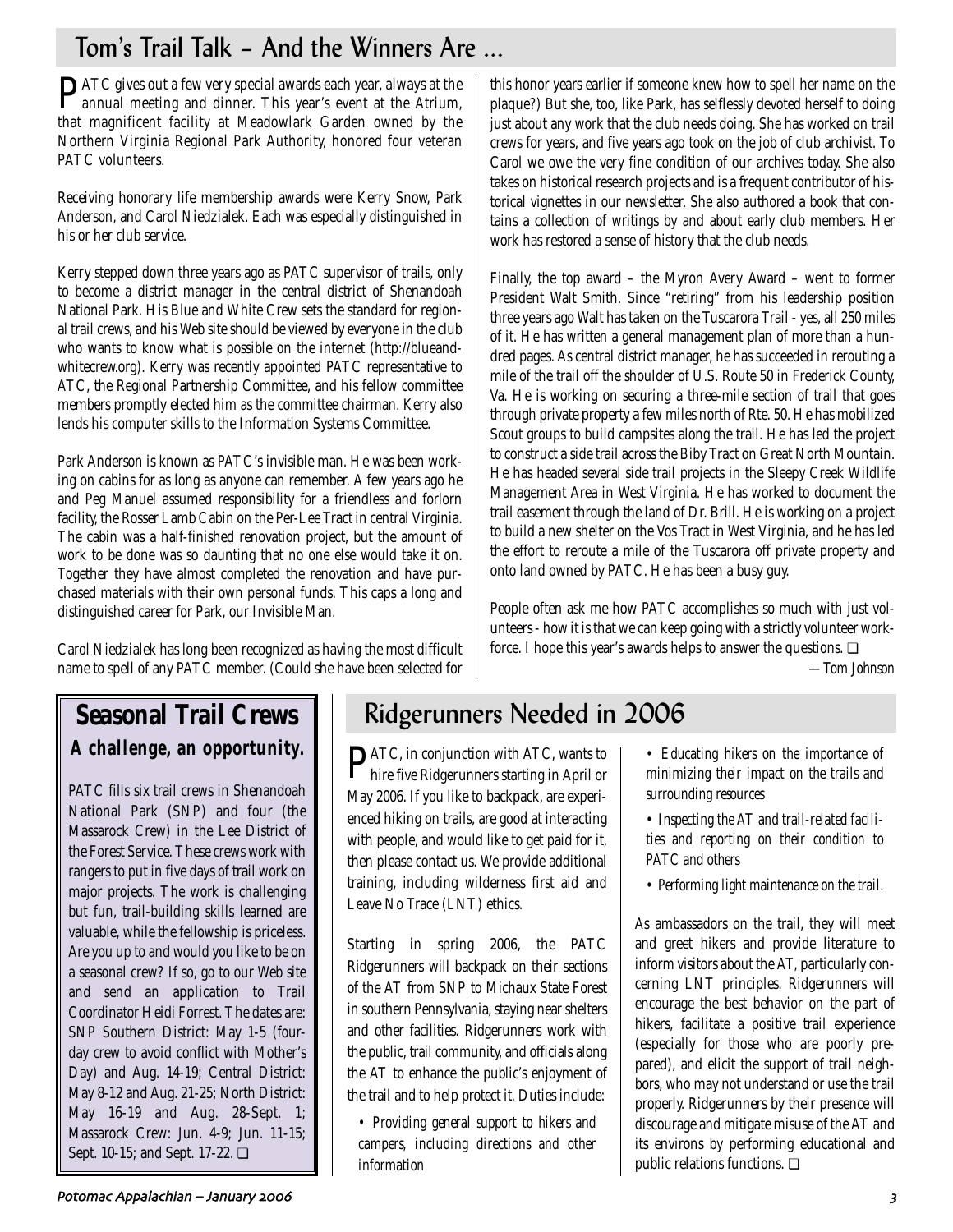## 2005 PATC Service Awards

Bruce Agnew Terry Allen Esther Aulthouse Bob Athey Todd Athey Charles Balch Larry Baldwin Christy Barber Dick Batiste Nancy Batiste Al Black Susan Bly Harry Bridges John Bridges Pete Brown John M. Brown Karen Brown Madison Brown John Browne Frank Burke Wilfred Burr Mike Capraro Eric Carlson Tom Carroll Jennifer Chambers John Christian Evan Clark Dick Clough Henri Comeau Karen Crawford Bob Creter Thomas Crow Amy Crumpton Cathie Cummins Keith Dailey Jim Denham S.V. Dove Dan Dueweke Dick Dugan Ruth Durloo Mike Dyas

Bob Edmunds Mel Ellis Georgie Ellwood Eliza Beth Engle Dave Erdman Melanie Falk Aksel Falk Vic Fickes Chris Firme Doug Ford Jenifer Foster Betsy Fowler Christopher Frazar Ralph Frink Ray Galles Joe Gareri Dave Garman Harry Glenn Ellen Glynn Jean Golightly Hal Hallett Peter Harris John Hebbe Katrina Hedlesky John Hedrick Ralph Heimlich John Held Paul Hession Charles Hillon John Hlavac Mark Holland Dave House Nancy Hughes Tim Hupp George Ivey Leonard Jaramillo Andy Johnson Patricia Johnson Dave Jordahl Andy Kapfer Leonard Keifer

Catherine Kelleher Sue King Steve Koeppen Ken Lacy Alex Lampros Lauren Lang Larry Lang Peter Le Comte Joe Leahy Gene Leese Nan Leininger Wayne Limberg Beth Lipford Ken Lyons Alice Lynch Cindy Majewski Lee Manning Judy McCarthy John McCrea Bob McCullough Alex McLellan Anniell Miller John Miller Murry Moskowitz Susan Musante Barbara Nash Dave Nebhut William Needham Susan Nelson Chris Nolen Richard Noonan John Notsch Cliff Noyes Rhett Orndorff Jon Ortega Steve Osbrach Emeline Otey Steve Paull Phil Paschall Jennifer Paxton Richard Peacock

Dick Peacock Steve Pebley Sam Perdue James Peterson Thomas Phillips Bob Pickett Catherine Pipan Christine Plepys Rick Portal **Marjorie** Prochaska David Pugh Karen Pugh Bill Ragsdale Tim Rahn Lisa Rainey Bob Rainey Anne Regan Nathan Reigner Joe Richardson Jon Rindt Katherine Rindt Paul Roberts Brian Rubendall Linda Rudy John Ruppe Alex Sanders Jeff Seal Clyde Seibert William Setzer John Shannon Linda Shannon-Beaver Steve Sharp Kathy Sharp George Shubert Georgeann Smale James Snow John Spies Richard Stickley Marilyn Stone Richard Stromberg

Jane Thompson Jack Thornson Jim Tomlin Keith Tondrick Stan Turk Jack Turnbull Dave Trone Eric Van Nortwick Jeff Van Pelt Dave Vogel George Walters Jennifer Ward Thann Ward Heather Warren Steve Watson Cyndy Watson Steve Weiss Holly Wheeler Carolyn Widman Ken Williams Jim Williams Kyle Williams Pam Williams Nick Williams Tyler Williamson Patrick Wilson Tom Wright

### IN MEMORIAM

Rachel B. Smith Leroy G. Wilson Wil Kohlbrenner Carl L. "Peterson, Jr." Beatrice Barnes John F. Krasny

1 January 2006 – Potomac Appalachian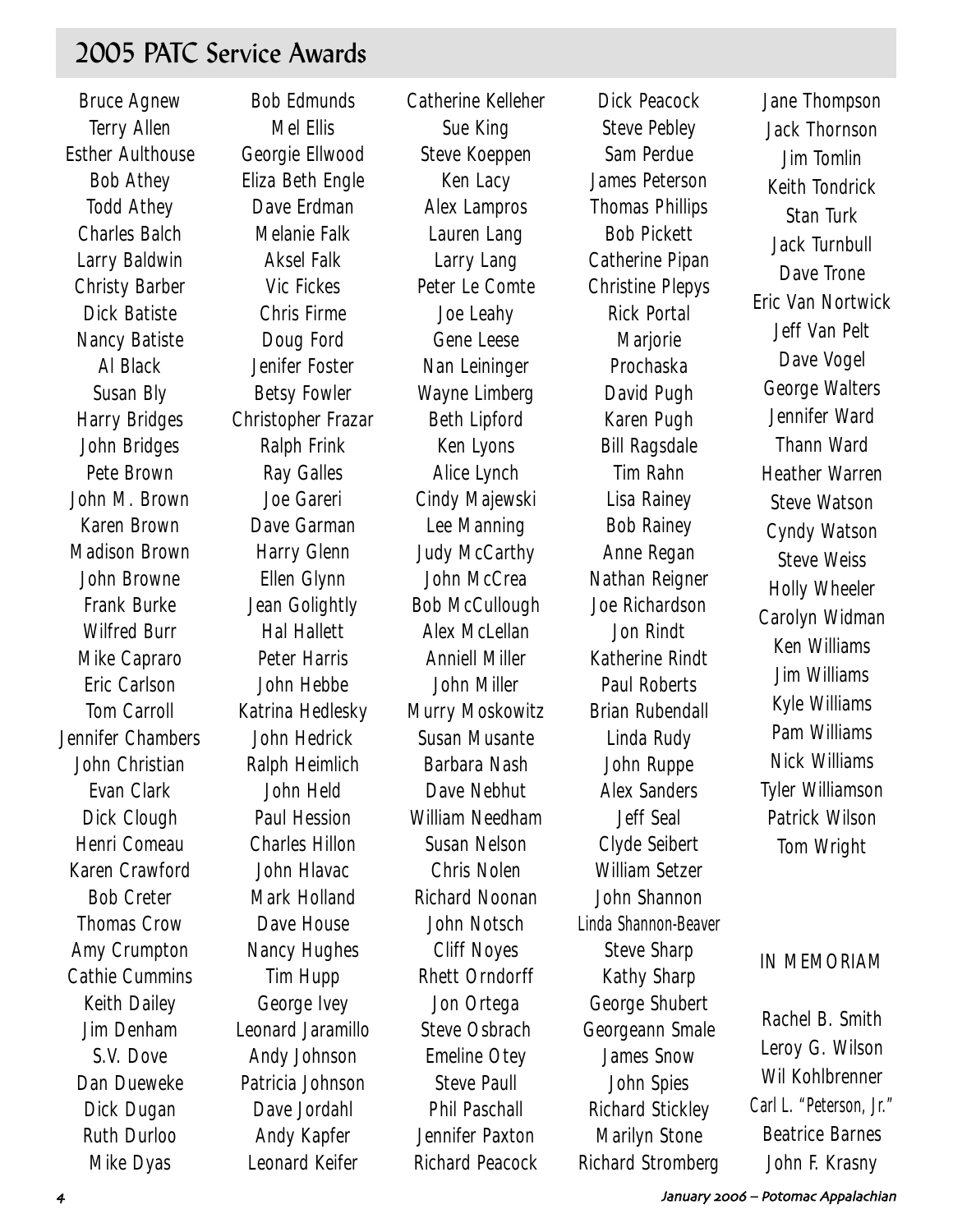

Kerry Snow, right, receives an Honorary Life Member Award from Vice President Lee Sheaffer

### **HONORARY LIFE MEMBER: Kerry Snow**

Active since 1995, Kerry Snow exemplifies the spirit of PATC. Over the last 11 years he has contributed countless hours toward the advancement of the club's goals. While typically associated with his tireless dedication to trail maintenance, Kerry's contributions cover a broad range of activities. His contributions include: leadership of the Blue & White Crew (10 years and counting), overseer of an Appalachian Trail section, and PATC representative (and leader) of the Appalachian Trail Conservancy Stewardship Council. Some of his formerly held positions include Rock Spring Cabin Overseer, District Manager of the Shenandoah Central District AT, and of the park's side trails, as well as the PATC Supervisor of Trails. Perhaps Kerry's greatest contribution is his ability to motivate and energize others. His passion and enthusiasm for PATC and trail stewardship is undeniable and contagious.



Past President Walt Smith, left, is presented the Myron Avery Award by President Tom Johnson

### **MYRON AVERY AWARD: Walter M. Smith**

In 2005, the year that PATC stated its main emphasis was the protection and improvement of the Tuscarora Trail, no individual has been more instrumental to this goal than Walt Smith. As Central District Manager of the trail, Walt worked with landowners and managers of public lands which the trail traverses, to improve relationships and enhance the trail. His work will help eliminate one of the longest remaining road stretches from the trail, in western Frederick County, Va. He has also established a database of landowners along the trail, to help identify future reroutes and opportunities to improve the trail. Walt prepared a comprehensive management plan for the Tuscarora Trail for review by fellow managers and partners. Much of the vision and credit for the Tuscarora Trail success can be attributed to Walt Smith's work. ❏



## **2006 Caretakers Needed for Blackburn Trail Center**

Owned and operated by the Potomac Appalachian Trail Club, the Blackburn Trail Center is located on the AT, 12 miles south of Harpers Ferry. Blackburn is a premier stop for AT through-hikers and day hikers alike. It is also used for PATC conferences and training workshops as well as PATC member rentals. The caretaker's duties will include maintaining the Trail Center, Hiker's Hostel, and campground. Applicant should have experience in offering comfort and company to weary AT hikers. Flexibility and ability to get along with wide variety of people a must! Prefer couple with knowledge of the AT and hiker's needs. Very modest stipend offered (as well as housing) along with a fabulous summer experience. Dates runs from mid-March through October. If interested send a letter of application, resume and professional/personal references to Chris Brunton, 6245 Walkers Croft Way, Alexandria, VA 22315 or e-mail to trailbossbtc@msn.com. If you have questions call Chris at 703/924-0406. ❏

Potomac Appalachian – January %%& ,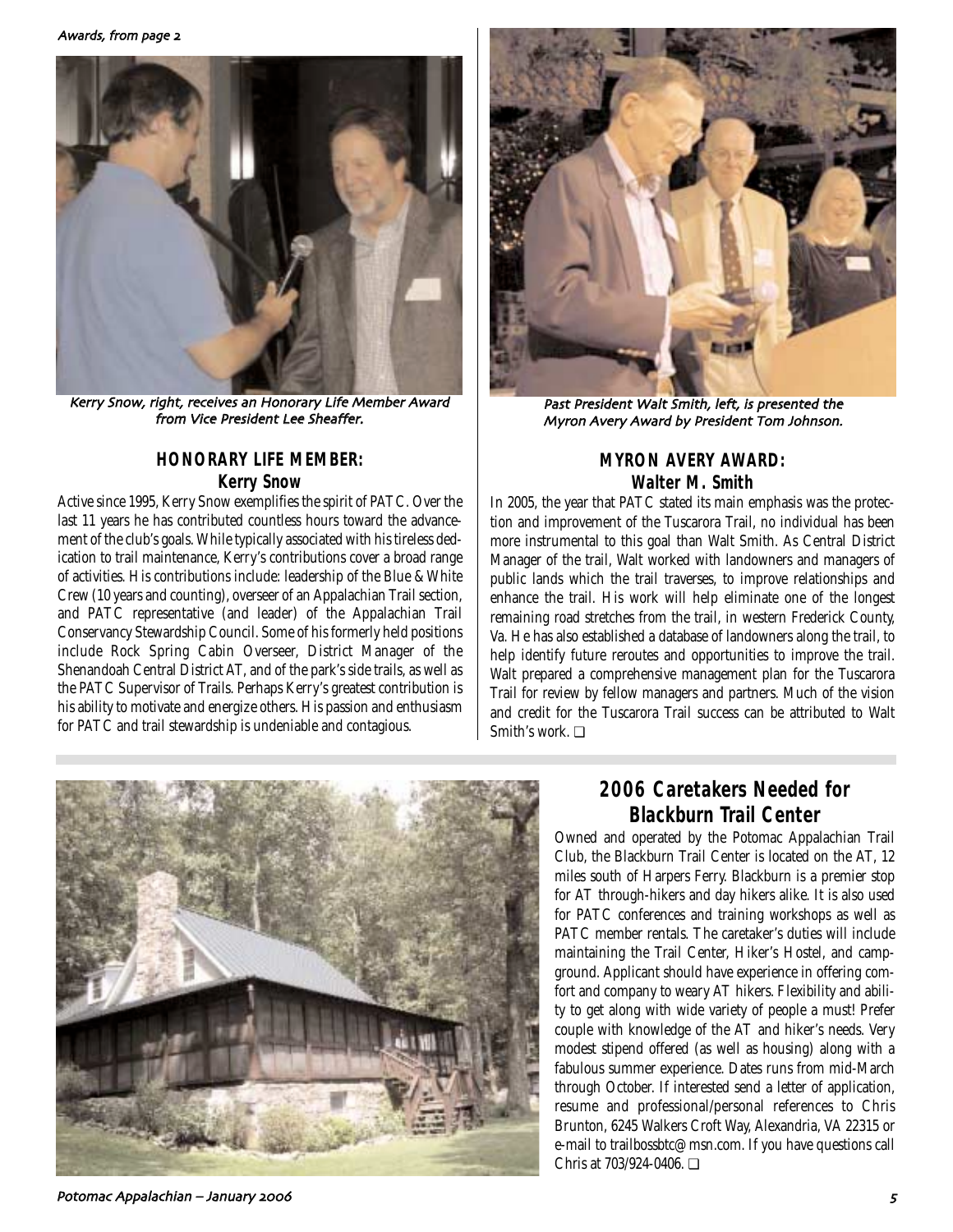## Southern Shenandoah Valley Chapter Celebrates its 20th Anniversary

PATC's Southern Shenandoah Valley Chapter recently celebrated its 20th anniversary with an evening reunion, dinner, and program. PATC President Tom Johnson presented his program on the history of PATC. Long-time SSVC member Lynn Cameron dug through thousands of slides to prepare a "The Way We Were" retrospective. Trail worker Alvin Dove was presented with a plaque for his service in maintaining his section of the Appalachian Trail in Shenandoah National Park. A brief business meeting topped off the evening, with the election of a new slate of officers, with Mark Gatewood as president, out-going president John Held as vice president, and Jennifer McCabe continuing as treasurer. ❏

*—Mark Gatewood*





Above: Tom Johnson and Chapter President John Held present Alvin Dove with 4,000-hour volunteer award from the National Park Service

Left: Outgoing Chapter President John Held, President-elect Mark Gatewood, outgoing Vice President Michael Seth, Treasurer Jennifer McCabe, and Madison Brown.

## The Vos Shelter Gets a Kick Start

We members of the newly formed West Shelter Crew were stomping our feet and eating doughnuts to keep away the cold as we waited for the PATC Shelter Crew. Suddenly, up the country road sailed a big shiny truck haulin' – what? An old tractor? What did Henry, John, and Josh have in mind, harvesting? With proud grins, they informed us of their great labor-saving plan to take Josh's lovingly restored farm tractor up to the shelter site, attach an auger to the back, and let the engine dig our holes. Now, if we could just get our vehicles up the nosebleed incline of the access road! So started a sunny day of work on the new Vos Shelter being built on PATC's 196-acre Ruth Morris and Vos properties, located across the Potomac from Hancock, Md., right off I-70. The proj-

ect is just a small part of Central District Manager Walt Smith's ambitious plans to make the Tuscarora Trail as inviting an experience as the AT. Scenic reroutes, comfortable cabins, and welcoming shelters will combine with the beauty and solitude of the trail.

We got a good beginning that day before the snowy weather set in, and you're invited to join us in the spring when we start back up again. We'll kick off our building season on the last weekend of March, the 24-26th, with PATC's Little Orleans Cabin as the perfect overnighting spot for happy hour and homecooked meals. Mark your calendars for the last weekend of March, and we'll find out what else Josh can get that tractor to do. **□** 

*—Karen Brown*

### **Your Opinion Matters**

**Do You Use the Online Newsletter? Drop us a line and tell us why. Is there anything you particularly like about this format, or wish we did differently? Would you recommend it to other members? Would you be willing to give up the print copy to save the club printing and mailing costs? Please drop us a note and give us your views. Your comments will be an important part of our decision-making as we look at ways of delivering the news to you faster, in color, and for a lower cost. Write to PA@PATC.net. I look forward to hearing from you soon. Linda Shannon-Beaver**

## Emergency Response Training and Trail Patrol Present Basic Wilderness First Aid and CPR and AED

### Jan. 21 and 22, 2006

Day one of this two-day class covers Adult CPR and AED (Automated External Defibrillator) and American Heart Association First Aid. You will receive a textbook and a certification card good for two years. Day two is American Safety and Health Institute (ASHI) Basic Wilderness First Aid. You will learn how to do patient assessments, bleeding control, splinting, and other basic first aid skills in the wilderness setting. There is plenty of hands-on time and paramedics with years of backcountry experience teach the classes.

Cost of the class is \$120 for Trail Patrol Members and \$130 for Non-Trail Patrol members. Pre-Registration is required before Jan. 13, 2006. For more information or to download the registration form, go to www.patc.net/volunteer/trailpatrol.com or contact Saleena DeVore at tp1staid@patc.net or 540/972-8394.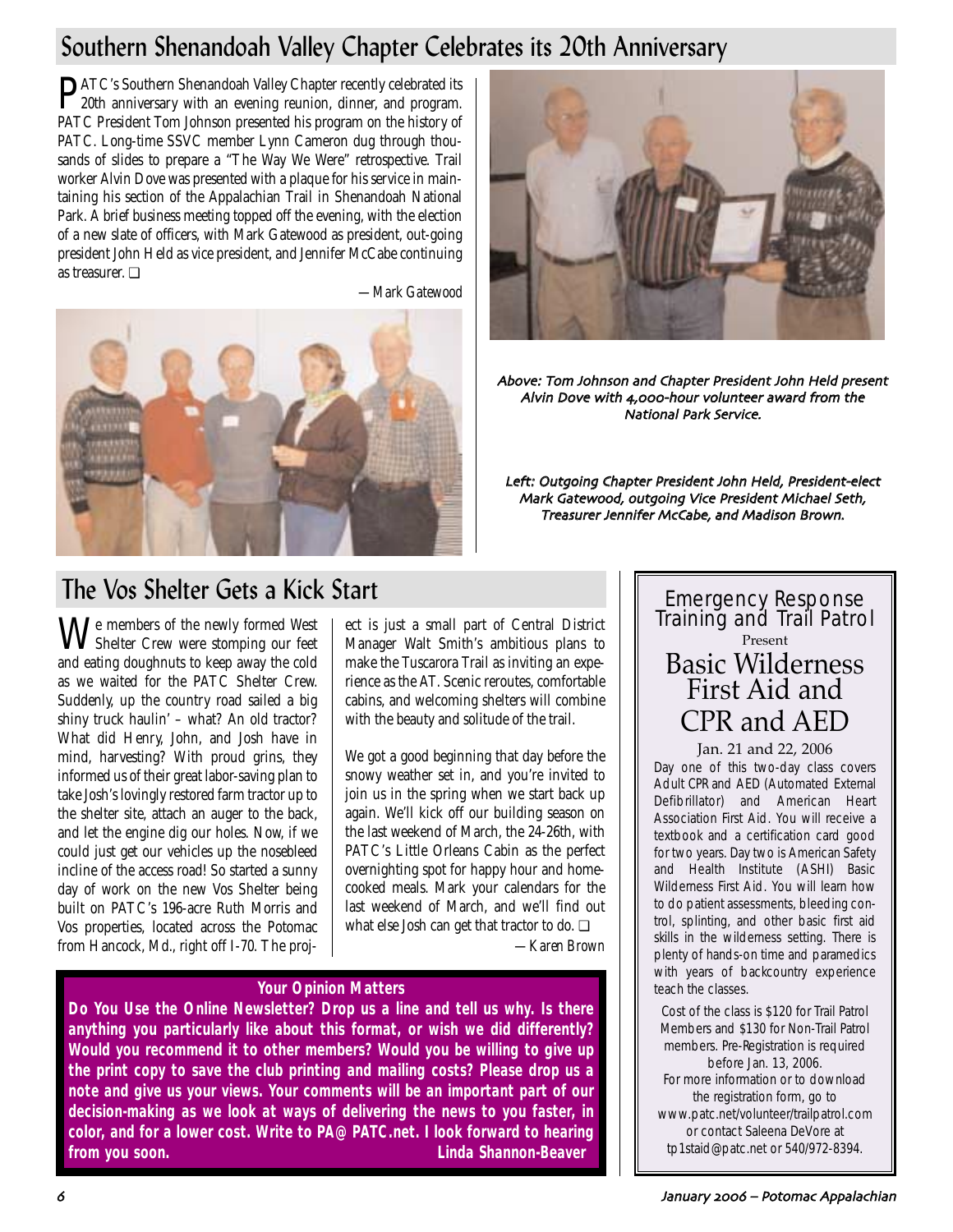## Wind River Range Llama-Trekking in 2005

### **A Walk in the Winds**

The Wind River Mountains host the same infinite wonders of nature as their better known neighbors, the Grand Tetons: mountains carved before there was history, verdant watersheds, boulder-strewn trails, dense stands of lodgepole pines opening above to steep canyon walls, and, in the black of night, the sky pierced by shooting stars.

Our hiking story is as much about camping as it is about hiking because camping is just about the only way to access the remote backcountry of the Popo Agie Wilderness, especially the Cirque of the Towers and Pinto Park, some of the most beautiful and rugged parts of the Winds, and our primary destinations. Our tale is also about water, in all its various forms – idyllic streams, swiftly flowing rivers, isolated lakes, thundering cascades, abandoned snow fields, pounding rain, and, even hail.

The story begins in the foothills of the Wind River Mountains in the small town of Lander, Wyo. (5,350 ft.). Since most of us (six PATCers) live close to sea level, we spent our first day becoming acclimated to the higher elevations by doing some modest hiking above 9,000 feet and taking in geologic wonders.

The next morning we gathered at the Lander Llama bunkhouse and watched our guide, Shad Hamilton, and his helper, Eliah Pedersen, adeptly pack up panniers with tents, pads, sleeping bags, pots, a long-handled fry pan, a black kettle, a Coleman stove, a lantern, and food in insulated chests that would turn into fresh tuna salad, delicious chicken enchiladas, hearty beef stew, and the old standbys of hearty oatmeal, fluffy pancakes, and homemade cookies. And lucky for us, nine llamas, Pylon and Brighton, to name two, will transport it all. Llamas are most closely associated with South America, but they are well-suited to the high country of Wyoming: sure-footed, easy on the environment, feast on the land, camera friendly, and generally docile except when annoyed.

Our small caravan traveled through the Shoshone Indian Reservation, past red and yellow plastic flowers nodding over Sacajawea's grave, and carefully climbed the rutted, dusty, dirt road to the trail head at Dickinson Park. We glimpsed a lone coyote as it darted in the woods. There was ample time



Lonesome Lake and the cirque of the towers. Left to right Ian Baker, David Appel, Kim Odekirk, Mark Baker, Meredith Holland, and Nancy Holland.

for contemplating the challenges of trekking for seven days and six nights in valleys and canyons that would lead us to the crest of the Continental Divide.

### **The Peaks**

The Cirque of the Towers is a series of massive granite peaks over 12,000 ft. whose shear, gray, ice-age carved walls tower over the crystalline waters of Lonesome Lake at the headwaters of the North Popo Agie River. The trail we followed to the Cirque took us along the North Fork of the Popo whose cold, bracing waters, swift current, and slippery rocks got our attention each of the four times we crossed it. We put on our wading shoes and used our hiking sticks to brace ourselves, crossing the 60 feet or so of knee-deep water with Shad and Eliah always there to help. The valley trail was densely forested and ribboned with numerous springs and tiny creeks and offered occasional views of rocky, gray peaks – a heady foretaste of what was to come. We camped the first night at Sanford Park, a scruffy coniferous area, and set a pattern of sorts for the nights to follow: Shad and Eliah unpacked the llamas, we each claimed our sleeping bag, pad, and tent, selected a good site, and erected our tent. It was then time to build a toasty campfire to ward against the cool, damp evening, share tales of the day, eat with gusto the wondrous meal prepared by Shad and Eliah, top it off with hot drink of choice, and contentedly climb into our sleeping bags.

The next day with the sun dancing around us, we continued our steady ascent of the North Fork Trail toward our first base camp near the head of the valley. That night we camped at timberline at the edge of an alpine meadow in the shadow of Lizard Head Peak (12,842 ft.), one of the forbidding string of mountains forming the Cirque of Towers. Our goal the next day was to climb to Jackass Pass (10,500 ft.) on the Continental Divide.

The morning sun gently warmed our backs as we set out on day three for Lonesome Lake and Jackass Pass. We gingerly traversed soggy alpine meadows and reveled in the challenges of balancing on slippery logs and hopping on car-sized boulders to cross the channel where Lonesome Lake drains into the North Popo Agie. It flows largely unnoticed through Lizard Head Meadows, moves swiftly on to the Wind River, then catches up to the Missouri, and finishes in the Gulf of Mexico. Lying snugly in the basin of the Cirque is Lonesome Lake. The path from there rises steeply and took us around huge boulders and on long switchbacks past fields of alpine wild flowers. We spotted a bull moose grazing in a glade close by, crossed a snowfield, and the closer we got to the summit, the grayer the sky became with dark clouds obscuring the peaks. As we reached the ridge, there was a loud clap of thunder followed by Shad urging us down the far side to be protected from lightning. The cold, lashing rain bore down, and as the clouds enclosed us, we sought refuge, some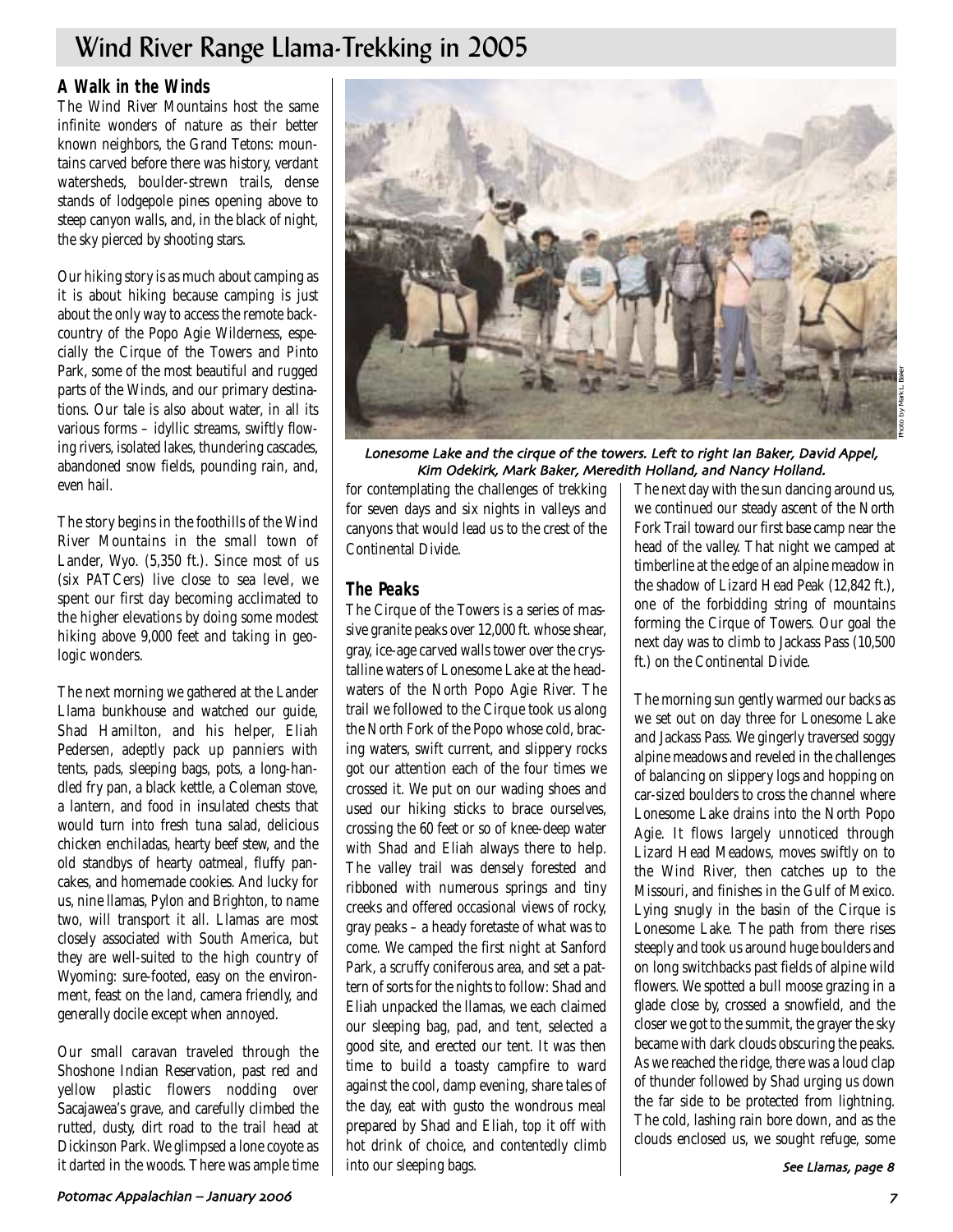#### Llamas, from page 7

under the wings of white bark pines, others on the lee side of boulders. Finally, the rain, having contributed enough to the watershed of the Pacific, let up enough for us to quickly climb back up the steep grassy western slope to Jackass Pass and just as quickly descend. As we neared camp, the sun came out and another element was added to our camping routine: We checked the tents for water and draped nearby trees and rocks with our clothes and boots to dry out.

### **Meadows and Camp Life**

The following morning we left the sheer, gray walls and splintered spires of the Cirque for the lush green meadow of Pinto Park. As the long, rocky, steep, densely forested trail emptied into the sun-drenched meadow, outlined by softly contoured ridges and mountains that kissed a cloudless, cerulean sky, we gave a contented sigh of relief. We luxuriated as we fussed over camping chores: picking just the right spot for the tent – facing east in hopes of morning sun, a little shelter in case of rain, some privacy; adorning the landscape with the white, red, green, blue of our belongings; washing up by an agonizingly cold stream; discovering that a 12- x 24-inch stuff sack can hold the essentials for six nights in the wilderness, which for some included a John Grisham mystery, the latest Harry Potter, and the ever popular Peloponnesian War by Thucididyes.

The next day was crisp and clear, and three of us followed Shad and Eliah as we hiked to the top of a ridge-line, shedding layers as we climbed, and scrambled up boulder staircases. From a rocky pinnacle we looked across to the forbidding peaks of the Continental Divide, dotted everywhere with snow fields and glaciers, picked out the Wind River Peak, at 13,192 ft. one of the highest peaks in the range, and admired the string of black-green, trout-filled lakes one-half mile below: the Lower and Upper Baer, and East and West Echo, and Deep Creek Lakes. As the sky darkened, and thick, heavy clouds amassed, we



Warbonnet Peak, Jackass Pass to left.



Photos by Mark Baker

Fording the North Fork of the Popo Agie River

hastily continued over the ridge, scrambled down, up, and over boulders and bushwhacked through brambles, and, just as the sky opened up, took shelter in a thicket of pines. The piercing rain turned to hail, which, as it accumulated, looked like snow. We scampered along the Creek Trail with the rain as our companion, gradually dropped down through cool pines, and passed thundering cascades with mist shrouding the green and caressing our cheeks. The rain pursued us to camp, and so we carefully climbed into our tents, shed soaking clothes and boots, and snuggled in our sleeping bags, some to nap, others to read, only to emerge later into the fullness of afternoon sun. The next morning we reluctantly started our two-day trek out of the Winds. Our last night we camped at Three Forks Park and learned some handy techniques for bathing in frigid water. In summary: Don't spend much time in it. This can be accomplished by lathering the whole body and rinsing while on the bank, jumping in, dunking once or twice, and getting out while you can still feel your feet.

All too soon, we were on our way to Worthen Meadow, our pick-up point. It was a stunningly gorgeous day, as we left behind white bark pines and spruce of the higher elevations and wandered back into the lodgepole pines of the Middle Fork of the Popo Agie River into a long meandering canyon. Just as each step drew us closer to our first hot shower in seven days, clean clothes, the familiar voice of a loved one, it also marked an end – an end to time suspended, when days are noted for distances traveled, heights attained, and vistas witnessed. We crossed our last stream, said our goodbyes to the llamas, and hauled ourselves into the van for the drive to Lander.

A hiking story is also about people. We came from Maryland, Missouri, Wisconsin, and Wyoming. We were teen-agers, middleagers, octogenarians, and somewhere in between. We were gentle and humorous, easy on the eye, healthy, smart and clever, adaptable, and reliable. Our trip organizer, Dave Appel, set a high standard for leadership: no detail is trivial, no question without merit, care and respect toward all. There were six PATCers on the trek, each one with a tale to tell, and this one is mine. ❏

*—Nancy Holland*

Resources: "Climbing and Hiking in the Winds," by John Kelsey; "Hiking Wyoming's Wind River Range," by Ron Adkison; USDA Forest Service Map – Shoshone National Forest, South Half; and Earthwalk Press, Hiking Map and Guide: Southern Wind River Range; Lander Llama Outfitters, Lander, Wyo. ❏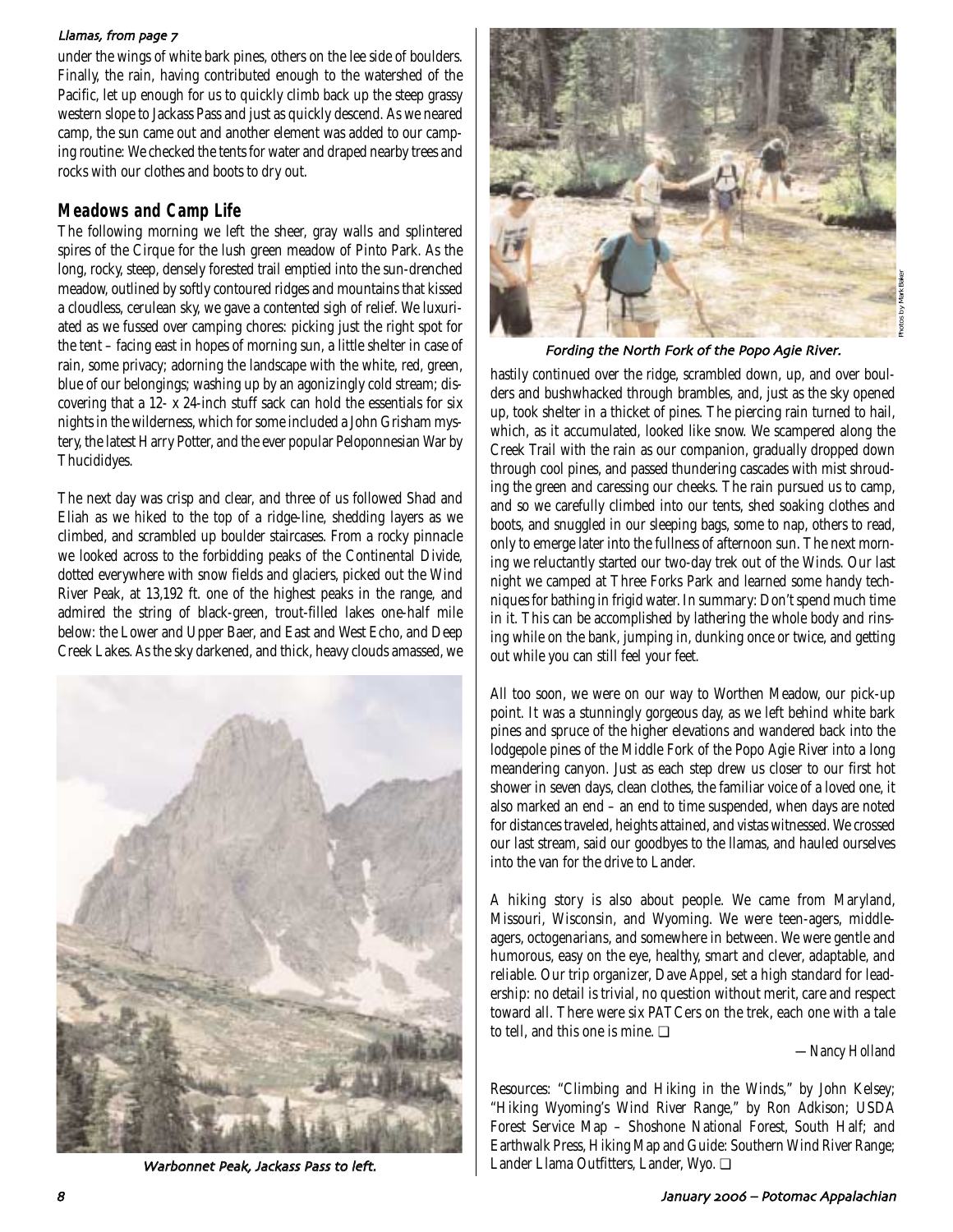# *In Memoriam*

## Shirley J. Strong PATC Member 1972-2005

Shirley Strong, who passed away on Nov. 29, was a very active member of PATC for many years. She had leukemia which had developed into a severe illness three years ago.

She grew up in Vermont, graduating from the University of Vermont where she worked in administration for 20 years. She was active with Green Mountain Club and was elected its first female president. Shirley was also active with Vermont Natural Resources Council, the ATC, and the Nature Conservancy. Shirley met Paula Strain when Paula was working in upstate New York and starting the Finger Lakes Trail; Paula needed to consult with the Green Mountain Club president and hence met Shirley for the first time.

Shirley moved to Washington, D.C. in 1972, working at the National Wildlife Federation where she was director of the first Conservation Internship Program; she later worked for the Montgomery County Commission on Aging. She was acquainted with Ruth Blackburn who brought Shirley to council meetings and her first azalea hike on Buck Ridge. Shirley became active in PATC, continuing her interests in conservation issues, especially protection of trail lands. She served as secretary of ATC and in many capacities in PATC – she was membership secretary for several years, and worked with the Land Acquisition and Management Committee, cabins and shelter construction, was the excursions chair, and co-chaired the workshop program for VA '95. Shirley played a big role in rebuilding/refurbishing several cabins – Jones Mountain, Hermitage, Glaser, Little Orleans, Cliff 's House, and John's Rest. In addition, she was co-overseer of Schairer Trail Center. Shirley brought responsibility and enthusiasm to whatever job she undertook in PATC. She was an avid birder and lover of all nature.

A gathering of friends for a time of memory sharing was held at Shirley's home on December 1. A memorial service will be held in Craftsbury Common, VT, in the spring. Shirley will be missed by her many PATC friends and family members in Vermont.

*—Nancy Strong West and Carol Niedzialek*

## James Paradiso PATC Life Member

PATC member James Paradiso of Arlington, Va., age 46, died Oct. 17, 2005, from injuries sustained in an automobile accident. Jim was a native of Watkins Glen, N.Y., and a graduate of Cornell University. From 1984-1998, he established and operated Ratsies Terrapin Eatery in College Park, Md., a restaurant named after his grandfather. More recently, he served as director of client services for Coyle and Associates, a kitchen design service in Springfield, Va.

He was a Life Member of PATC, and he had been a member since 1988. In lieu of flowers, the family requests blood donations be made as memorial contributions to Inova Fairfax Hospital, Fairfax, Va., or donations to Watkins Glen Public Library, Watkins Glen, N.Y., or The Phillips Collection in Washington, D.C. Remembrances may be sent to the family at www.roycechedzoy.com. □





## *Hiker's Notebook*

**Common Name:** Table Mountain Pine, Squirrel Pine, Hickory Pine, Prickly Pine, Ridge Pine, Southern Mountain Pine.

**Scientific Name:** *Pinus pungens* (Genus *Pinus* is Latin for something made of pine-wood, including a ship, an oar, a pine-torch, and a garland of pine-leaves; species *pungens* from Latin *pungere* to prick, referring to the stout, hooked spines on the cones).

**Potpourri:** Table Mountain Pine is the only pine restricted to the Appalachian Mountains. It was first harvested for use in 1794 from Tablerock Mountain in Burke County, N.C., from which it gets its name. Although it grows at elevations ranging from 150 feet in Delaware to 5,780 feet in the Great Smoky Mountains, it is dominant over the closely related Pitch Pine (P. rigida) and Virginia Pine (P. virginiana) at elevations above 4,000 feet, particularly on south-facing, dry, rocky ridges.

The cones of the Table Mountain Pine are serotinous, meaning late in development. Stands of trees on western and northern exposures have closed cones that remain on the tree for as long as 25 years. The seeds remain viable for up to 9 years. Red squirrels remove cones from the tree to eat the seeds. They do this by chewing away cone scales row by row from the base of the cone. The name squirrel pine derives from this activity.

Table Mountain Pine wood is of low density and strength and has limited use as a building material. It is primarily used for interior sheathing, sub flooring, joists, as well as for pallets and crates. Its tough branches give it the name hickory pine. ❏

*—William Needham*

*Visit the Hiker's Notebook Web site at: www.mwrop.org/W\_Needham/h\_notebook.html*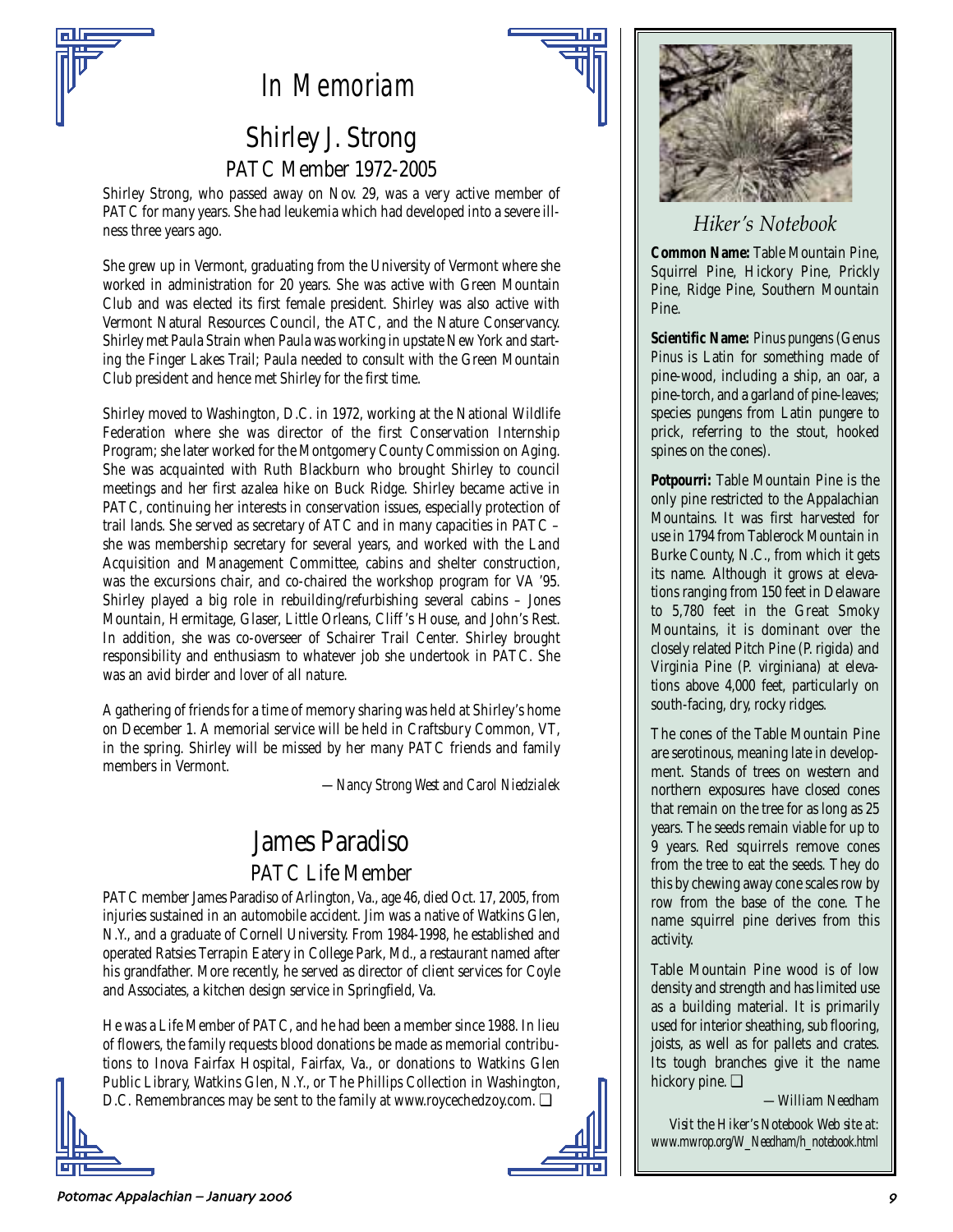#### Charlottesville Chapter

The Charlottesville Chapter hikes every Saturday; summer, winter, and in between. Hikes are usually 8 to 10 miles. We usually maintain trails on the last Saturday of the month. Meet at Sprint parking lot, 2307 Hydraulic Road, at 9:00 a.m., with food and water for the day. The majority of hikes are in the south and central districts of SNP, with some in the north district and in George Washington National Forest. Our Chapter hikes are posted at www.patc.net/chapters/char/hikes.html. INFO: Jere Bidwell 434/295-2143 or John Shannon 434/293-2953.

#### North Chapter

The North Chapter of PATC conducts monthly trail work trips on the Maryland and Pennsylvania sections of the AT and on the Pennsylvania sections of the Tuscarora Trail. We also lead hikes on these and other trails. Maryland AT work trips are generally held on the first and third Saturdays – contact Nancy Hammond (mdtrail@yahoo.com) 301/739-0442 for information. Pennsylvania work trips are generally held on the AT on the first Saturday and on the Tuscarora on the third Saturday – contact Pete Brown (peter.brown4@worldnet.att.net) 410/343-1140. Pennsylvania AT work trips also include an optional Saturday evening dinner at the Gypsy Spring Cabin. For information on upcoming hikes, contact Chris Firme (bncfirme@innernet.net) 717/765-4833. For general chapter information, contact chapter president Pete Brown or visit the North Chapter home page (www.patc.net/ chapters/north/).

#### Northern Shenandoah Valley Chapter

The Northern Shenandoah Valley Chapter sponsors hikes in national and state parks and forests in the Shenandoah Valley vicinity, open to the public, on a monthly basis except during the winter. Hikes are posted in the Forecast. Other activities are in the NSV Chapter Newsletter. For further information contact Betsy Fowler (efowler@shentel.com).

## KEY to Forecast Activities

All events are marked for easy identification. Late changes or cancellations are listed on the weekly information tape (703/242-0965), which is updated on Sunday evening for the following seven days. The Forecast can also be found on PATC's Web site at www.patc.net/activities/forecast.html.

- **\*** Hiking Trips
- \* Backpacking Trips
- $\mathcal{R}$  Trail Work Trips
- **i** Cabin/Shelter Work Trips
- **A** Ski Trips
- Special Events
- $\blacksquare$  Meetings
- $\varnothing$  Classes
- **Z** K9 Trail Blazers (dogs permitted)

Note to all hike leaders: Please ask nonmembers on your hike if they would like to join PATC, then get names and addresses so a club volunteer can send them information packets. Thanks!

## **Chapters**

### Southern Shenandoah Valley Chapter

See www.ssvc.org or the one linked to the PATC Web site for descriptions of hikes and work trips. We usually hike in the southern and central districts of the SNP and in the GWNF. Contact the listed hike leader for information about a specific event, or contact Mark Gatewood 540/248-0442.

#### West Chapter

The West Chapter meets twice a year in March and September. The Chapter maintains a section of the Black Locust circuit trail in Gambrill State Park near Frederick, Md. Work trips and hikes are usually scheduled monthly from March through December. We also lead overnight weekend trips for day hikes or backpacking. All activities are listed in the PA Forecast. For further information contact Dave Jordahl (westpatc@hotmail.com) 304/876-7062 (evenings) or 240/777-7741 (days).

#### Ski Touring Section

The Ski Touring Section has served since 1974 to introduce Washington area residents to crosscountry skiing and to provide cross-country skiing opportunities to experienced skiers. The Section sponsors winter weekend ski trips for all levels of skiers to nearby mountains in Maryland, West Virginia and Pennsylvania, as well as periodic social events year round. INFO: Bert Finkelstein (bertf@erols.com) 703/715-8534.

#### Mountaineering Section

We're a diverse group of local Washington, DC area climbers. Young and old, male and female, crag rat, sport climber, and alpinist, active and armchair types – we all enjoy climbing in its many varieties. We also share common interests in promoting safe climbing, conserving the outdoors, developing new climbers' skills, representing the Washington area climbing community, and having fun! We provide instruction for those wanting to learn the basics – we're not a school, but we can get you started. We go climbing, either locally or further afield, nearly every weekend. In the winter we organize trips to the Ice Festivals in the Adirondacks and the White Mountains for beginning and advanced ice

climbers. For further information contact Ozana Halik, (mrkayak1@verizon.net) 703/242-0177, or Mack Muir (MackMuir@edisaurus.com).

#### PATC Hikes

PATC offers organized hikes appealing to the diverse interests of our members. There are K-9 Hikes, which invite you to bring your favorite dog; Family Hikes tailored to kids; Natural History Hikes stalking the fascinating but often elusive flora and fauna of the region; hikes featuring varying levels of difficulty with the Easy Hikers, In-Between Hikers, and Vigorous Hikers; Birding Hikes with experts to help sight and identify our avian neighbors; Historical Hikes tracking littleknown structures in Shenandoah National Park; Series Hikes tracing the entire length of the Tuscarora Trail or the trails of Pennsylvania, section by section; Backpacking Hikes traversing the tracts of West Virginia and Southern Virginia; hikes scheduled for weekends; ones scheduled for weekdays; Geology Hikes led by experts from the Smithsonian focused on the unique stratigraphy of our area; Mushroom Hikes with mycologists; Waterfall Hikes to beat the summer heat; and Outreach Hikes to get together with the members of area groups like the Sierra Club or the Congressional Hikers. That is just to name a few. Check out the Forecast calendar and hear updates on the weekly tape (703/242-0965).

#### Other Clubs' Hikes

Capital (www.capitalhikingclub.org) and Wanderbirds (www.wanderbirds.org) hike on Saturdays and Sundays, traveling by bus and leaving from downtown, with suburban stops as well. Center Club, Northern Virginia Hiking Club and Sierra Club hike on both Saturdays and Sundays using carpools, which often leave from a suburban Metro stop. Schedules are available at PATC Headquarters and are published in area newspapers on Fridays. The schedule of West Virginia Highland Conservancy outings in the Monongahela National Forest and surrounding areas is on their web site at www.wvhighlands.org.

Meetings Meetings are held at PATC HQ, 118 Park Street,

S.E., Vienna, Va., unless otherwise noted.

#### Mountaineering Section – Second Wednesday

8:00 p.m. – We meet every month on the second Wednesday except for August, unless noted in the Forecast. INFO: Ozana Halik (mrkayak1@verizon.net) 703/242- 0177 or our Web site: www.potomacmountainclub.org

#### Shenandoah Mountain Rescue Group

Business meeting - Last Tuesday of each month, 7:30 p.m. INFO: Doug Sigman (join@smrg.org), 703/255-5034, or www.smrg.org.

#### PATC Council – Second Tuesday

The council meets at 7:00 p.m. sharp. The PATC Council meets every month to conduct business of the club and once a year for a dinner meeting. All members are always welcome. Come see how we make decisions about your club. INFO: Wilson Riley (wriley@patc.net) 703/242-0693 x11.

#### Trail Patrol – First Tuesday Meetings

7:30 p.m., except January. Trail Patrol volunteers are PATC's goodwill trail ambassadors to the hiking public. They provide a visible, reassuring presence on the trails, and strive to educate the public on good hiking practices, mini-



mum impact hiking, and camping ethics. Patrol members are trained in land navigation, emergency procedures, radio communications, and personal equipment. All Trail Patrol volunteers are also expected to become certified in a recognized basic first aid course. Some equipment and uniform items are provided upon completion of training. INFO: Katrina Hedlesky (trailpatrol@patc.net) 703/533-3652, or see our section in PATC's Web site: www.patc.net/volunteer/trailpatrol.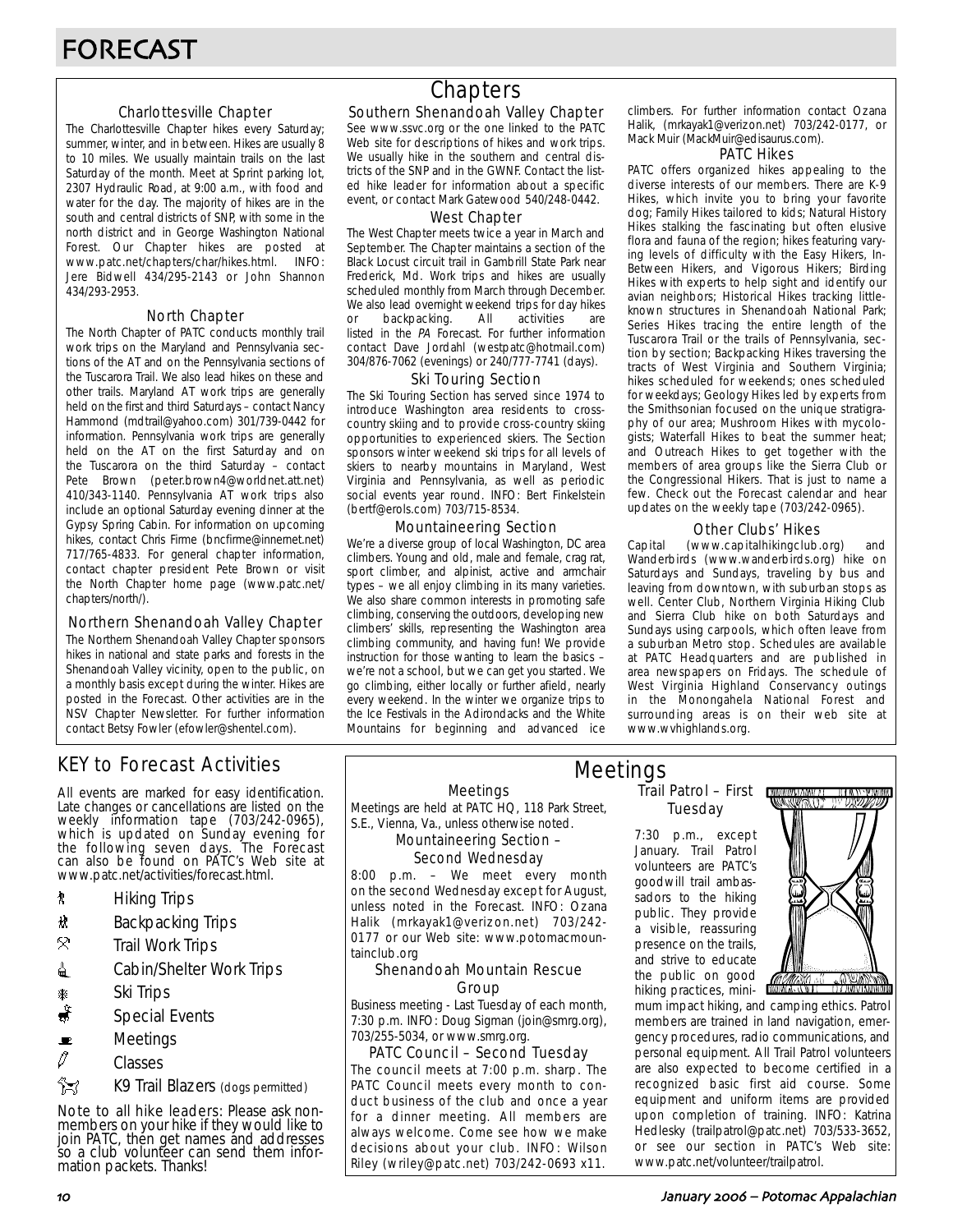## **FORECAS**

### **January**

#### 1 (Sunday) DEADLINE – February Potomac Appalachian Material due to editors 5:00 p.m.

All items for the next issue of the newsletter due. Send Forecast events to PA-Forecast@patc.net and<br>all other articles to the editor at all other articles to the editor at lindashannonb@earthlink.net. NOTE: Do not send photos or articles to headquarters. E-mail for .<br>address.

#### 2 (Monday) ` HIKE – Family Hike Harpers Ferry, WV

Start the New Year with a kid-friendly hike in Harpers Ferry. INFO: Lauren Lang (at94L@netzero.com) 571/242-3950.

### 3 (Tuesday) ` HIKE – Vigorous Hikers Central District, Shenandoah National Park, VA

Old Rag and White Oak Canyon. 14 miles and 4500 ft climb. Enjoy the scramble up Old Rag, down to foot of Whiteoak for a second climb and return via Hollow. (chrishiker@erols.com) 301/469-8931.

#### 3 (Tuesday) NO MEETING - Trail Patrol, DOES NOT MEET IN JANUARY.

## 4 (Wednesday) a CLASS – Stove Maintenance (REI)

Bailey's Crossroads, VA

7:30 p.m. Stove failure can ruin your outdoor adventure, especially in winter. Bring your stove and join us as we discuss problem diagnosis, and simple routine maintenance procedures to keep your backcountry heat source completely reliable. We'll assess your stove and recommend routine mainte-<br>nance or repair. INFO: Mark Nelson INFO: Mark Nelson (mnelson@rei.com) 703/379-9400.

#### 4 (Wednesday) ` HIKE – Easy Hikers Washington, DC

4-5 miles, park and city hike. Start at Pierce Mill in Rock Creek Park, to National Zoo, over bridge to Adams Morgan, down 16th Street to Meridian park and back to Pierce Mill. We might make short visits to All Souls Church, Mexican Cultural Center and Meridian House. Lunch in park if weather permits. INFO: Dan Lieberman (danlan2000@att.net) 301/986-9015.

#### 4 (Wednesday) ` HIKE - Midweek Hikers Location to be determined

The PATC Midweek Hikers carpool each Wednesday from the Washington, DC area to various trailheads. Hikes are at a moderate pace and about 8 to 12 miles in length with varied elevations. Current information, including meeting place, time, leader's name and phone number, and a detailed description of the hike are available on the PATC Activities Recording: 703/242-0965.

#### 10 (Tuesday)  $\ell$  CLASS – Intro to GPS (REI) Fairfax, VA

7:30 p.m. Learn how GPS receivers work and what affects accuracy, as well as features, benefits, and how to choose a model. We'll also include a brief overview of online resources and batteries, water and shock resistance, and accessories. INFO: Mark Nelson (mnelson@rei.com) 703/379-9400.

### 10 (Tuesday) ` HIKE – Vigorous Hikers North District, Shenandoah National Park, VA

Hike along the AT from Ashby Gap (Rt. 50) to Manassas Gap (VA 55) in the cold, clear air of winter, passing above Sky Meadows, thru a wildlife management area, and on to lunch at Dick's Dome. A bit over 12 miles and 2,400 feet of elevation gain. INFO: Cliff Noyes (hclmnoyes@yahoo.com) 540/373-8267 or Chris Nolen 301/469-8931.

## 10 (Tuesday)<br>E MEETING - PATC Council, 7:00 p.m.

#### (Wednesday) a CLASS – Women's Winter Backpacking (REI) Bailey's Crossroads, VA

7:30 p.m. We enjoy the outdoors spring, summer and fall; why not enjoy winter as well? Better views, clearer air, no crowds, and a totally different look to our favorite destinations make winter outdoor adventure exciting and enjoyable. And the gear and skills are really not that much different from the rest of the year. Join REI's Beth Bojarski and explore how to be comfortable and enjoy overnight backcountry<br>trips in the winter. INFO: Mark Nelson trips in the winter. INFO: (mnelson@rei.com) 703/379-9400.

#### 11 (Wednesday) ` HIKE – Easy Hikers Arlington, VA

The Easy Hikers will hike about 4 miles on the GW bike trail and through Arlington Cemetery. After the hike we will have lunch at a restaurant in Rosslyn. Meet at 10:15 a.m. at the Theodore Roosevelt Island parking lot. For those who elect to come by Metro, meet at the top of the escalator of the Arlington Cemetery Metro stop at 10:45 a.m. The TR Island parking lot is on the GW Memorial Parkway just west of the TR Bridge and is accessible only from the westbound lanes. It can be reached from DC by crossing the TR Bridge and turning right onto the GW Parkway. INFO: Shirley Rettig 703/836-0147.

#### 11 (Wednesday) ` HIKE – Midweek Hikers Location to be determined

See January 4 event for more information.

11 (Wednesday)<br>■ MEETING - Mountaineering Section, 8:00 p.m.

#### 14 (Saturday) ` HIKE – Long Distance Front Royal, VA

Circuit Hike to Signal Knob at the northern end of Massanutten Mountain. Scenic views of Shenandoah and Potomac River Valleys. Continue over Three-Top Mountain to Powell's Fort and return via the Mudhole Gap Trail. 17 miles with elevation gain of 3000 feet. Moderate pace. Inexperienced hikers contact leader for requirements. INFO: (Needham82@aol.com) 410/884-9127.

#### 14 (Saturday) ` HIKE – North Chapter New Bloomfield, PA

Tuscarora Trail Hike IX: Blue Mountain section: PA Rte 34/Sterrets Gap to the Scott Farm. 6.4 miles-moderate hike. Elevation change of 800 feet. This hike will finish the Tuscarora Trail for all you hikers. Thanks for coming. INFO: Christopher Firme (bncfirme@ innernet.net) 717/794-2855, after 6:00 p.m.

16 (Monday) ` HIKE – Family Hike Sterling, VA Kid-friendly hike in Claude Moore Park, along the white-blazed Little Stoney Mountain Trail and the

blue-blazed Scout Trail. This circuit hike will be about 2 miles long. We will hike up to the view of the suburbs, and past a pond. We will meet in the Vestal's Gap Road Parking lot by the visitor's center. After the hike we stop by their great visitor's center. The Loudoun Heritage Museum, with kid-friendly exhibits, is also located in the park. INFO: Lauren Lang (at94L@netzero.com) 571/242-3950.

#### 17 (Tuesday)  $\ell$  CLASS – Intro to Climbing (REI) Fairfax, VA

7:30 p.m. Take your adventures to new heights. We'll get you started on gear essentials, basic technique, safety, climbing protocols, and belaying. Space is limited. Register at Customer Service. INFO: Mark Nelson (mnelson@rei.com) 703/379-9400.

#### 17 (Tuesday) ` HIKE – Vigorous Hikers

### North District, Shenandoah National Park, VA

Here is your chance to repeat one of the original Terwilliger vigorous hikes from the '90's. This loop starts on AT north to Elkwallow, then to Mathews Arm and looping south on the Knob Mountain Trail to climb Neighbor Mountain. About 18.5 miles and<br>4.000 ft climb. INFO: Chris Nolen 4,000 ft climb. INFO: Chris Nolen (chrishiker@erols.com) 301/469-8931.

#### 18 (Wednesday)

#### $\ell$  CLASS – Winter Hikes (REI) Rockville, MD

7:30 p.m. It's cold, it's wet. It's perfect! Winter hiking gives us the opportunity to see things we can't in the warmer weather – animal tracks, views through leafless trees, crystal clear evening skies, uncrowded trails. We'll share some of our favorite destinations for the season. INFO: Mark Nelson (mnelson@rei.com) 703/379-9400.

#### 18 (Wednesday) ` HIKE – Easy Hikers Washington, DC

The Easy Hikers will hike approx. 4 miles in Rock Creek Park. From Pierce Mill we will hike up the Melvin Hazen Trail to Connecticut Avenue then down the Avenue to the National Zoo. After a couple of stops in the zoo (baby panda, perhaps?) and lunch in the Mane restaurant we will return via the Parkway Trail. Meet at Pierce Mill at 10:15 a.m. From the beltway follow Connecticut Avenue inbound to Tilden St. NW. Turn left (east) on Tilden and go 0.5 miles to picnic area opposite the Mill. Hike is canceled if DC Public Schools are closed due to inclement weather. INFO: Gary Abrecht (GAbrecht@AOL.com) 202/546-6089. Cell phone on day of hike: 202/365-2921.

#### 18 (Wednesday)

` HIKE – Midweek Hikers

Location to be determined See January 4 event for more information.

#### 21 (Saturday) ` HIKE – Natural History Hike

Central District, Shenandoah National Park, VA Join Bob Pickett as we hike up the old road to Skyland; the resort built by George Freeman Pollock, forty years before the advent of the National Park. We'll talk about Pollock's rustic resort and many of the interesting stories that he relates in his 1960 book, "Skyland." This hike starts from the west side of the Park, climbing 2,000 ft. over approximately 4 miles. Depending on weather conditions, our goal will be to reach Skyland and return for a total of about 8 miles. INFO: Bob Pickett 301/681-1511.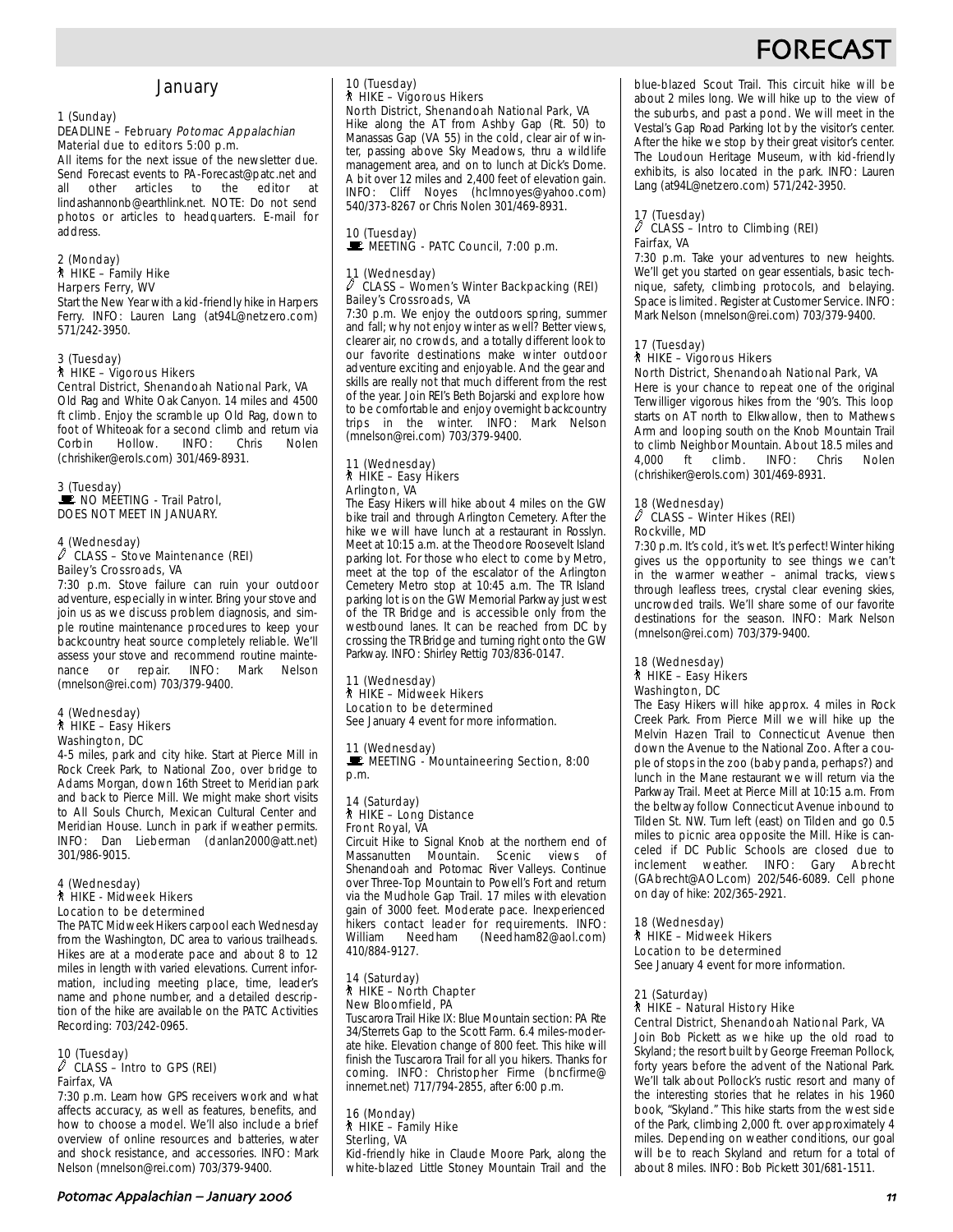# FORECAST

#### 21 (Saturday) ` HIKE – Strenuous

Central District, Shenandoah National Park, VA Waterfalls in winter reveal a whole new beauty - the Ice Capades of nature. Come explore these bushwhacking routes along Devil's Ditch and Naked Creek, with 7-10 miles of strenuous hiking. Approximately 1,100 feet of elevation gain/loss. Overnight at a local PATC cabin. INFO: Susan Bly (sbly@shepherd.edu) 304/876-5177 (day) or

#### 21 (Saturday)

#### ` HIKE – Waterfall and Wildflower Series Central District, Shenandoah National Park, VA

304/258-3319 (7:00 p.m. - 9:00 p.m.).

Providing the weather has been cold enough to form ice we will do a 10-or-more-mile, circuit hike to include about a mile of bush whacking up White Oak Run to get a close-up view of the falls, cascades, and warm weather swimming holes in winter. This being a winter hike we should see some nice ice displays. Other trails could include the Appalachian, Hawksbill, and Cedar Run. PATC Map 10. INFO: Jack Thorsen (thorsen4@Juno.com) 703/339-6716 or William Needham (Needham82@aol.com) 410/884-9127.

#### 21 – 22 (Saturday – Sunday)  $\mathbb O$  CLASS – Wilderness First Aid Vienna, VA

9:00 a.m. – 5:00 p.m. This two-day class provides American Heart Association certification in Adult CPR, AED, and Basic First Aid. The second day the student will learn American Safety and Health Institute (ASHI) Basic Wilderness First Aid. See ad on pge 6 of this issue. INFO: Saleena DeVore (tp1staid@patc.net) 540/972-8394.

#### 22 (Sunday)  $\%$  trail work trip – gwnf New Market, VA

Help pitch in to get the Massanutten Mountain South District trails in GWNF back into shape. We will meet in the parking lot of the Forest Service Visitors Center on Hwy. 211 at 9:30 a.m. Experience is unnecessary. Training and tools can be provided. Please bring your lunch, water, and warm layers of clothing. This trip is subject to prevailing or forecast weather. Please check before going to the meeting site. I can provide you with the exact location of the trail we will be working on as the date approaches. INFO: Tate Heuer (tate@wth2.com) 202/255-6055.

#### 24 (Tuesday) ` HIKE – Vigorous Hikers

North District, Shenandoah National Park, VA

A training hike takes the AT from Rt. 522 via Possums Rest then veers west to descend Lands Run Gap Trail for a country road walk and a climb to Jenkins Gap returning on the AT. 20 miles and<br>3,500 ft climb. INFO: Chris Nolen  $3,500$  ft climb. (chrishiker@erols.com) 301/469-8931.

#### 25 (Wednesday)

#### $\ell$  CLASS – Winter Adventure Destinations (REI) Bailey's Crossroads, VA

7:30 p.m. No, we don't have 14,000 foot peaks, with year-round snow just west of Manassas. But we do have reliable, and at times extreme, winter conditions within three-hours' drive, with good winter access to many of the better backcountry areas. Join us for an evening's exploration of some of the nearest and best winter playgrounds, and tips and suggestions for fun and safe winter adventures. INFO: Mark Nelson (mnelson@rei.com) 703/379-9400.

## 25 (Wednesday) ` HIKE - Easy Hikers Vienna, VA

We will hike about 4 miles on level, paved trails in and around Vienna. Meet at 10:15 a.m. at the Vienna Community Center. Bring lunch and water. We will eat lunch at the PATC headquarters. Directions: Take Beltway or Route 7 to Tysons Corner and from there take Rt.123 to Vienna. After passing the Giant and Safeway Shopping Centers on the left, turn left on Park Street. The Vienna Community Center is on the right at the end of the block. INFO: Sigrid Crane (introibo@worldnet.att.net) 703/938-0954.

#### 25 (Wednesday) ` HIKE – Midweek Hikers Location to be determined

See January 4 event for more information.

### 25 (Wednesday)<br>第 SPECIAL EVENT – Hike for Discovery (REI) Rockville, MD

6:30 p.m. Join REI and The Leukemia and Lymphoma Society to learn about a new adventure program to hike into the Grand Canyon in June 2006. Help raise much needed funds for research and services for people battling blood-related cancers. Program participants receive professional training and coaching support, clinics on hiking, gear, nutrition, first aid, and CPR. See if this challenge is for you! INFO: Mark Nelson (mnelson@rei.com) 703/379-9400.

#### 28 (Saturday) MEETING - SNP-PATC Meeting Vienna, VA

At 10:00 a.m. the SNP trail folks and the SOT and PATC DM's/trail crew/trail workshop leaders from SNP will meet at Headquarters in Vienna for their annual meeting. Members may attend for information.

## 28 – 29 (Saturday – Sunday) . TRAIL WORK TRIP – Cadillac Crew Round Hill, VA

On the first work trip of 2006 the Crew will be clearing trees and brush along the access road to the trail center. Specific projects are dependent on the weather but there is always plenty to do. Great place to get away from town in January. Community dinner on Saturday night. Overnight at Blackburn Trail Center. INFO: Jon or Katherine Rindt (jkrindt@adelphia.net) 540/635-6351.

#### 31 (Tuesday) ` HIKE – Vigorous Hikers Waterlick, VA

Starting at parking for Signal Knob Trail in GWNF, climb to the Knob, then down to pick up the Tuscarora Trail along Three Top Mountain, returning via Powell Fort Camp and Mudhole Gap Trails. 15 miles and 3,000 ft. climb. INFO: Chris Nolen (chrishiker@erols.com) 301/469-8931.

31 (Tuesday) MEETING - Shenandoah Mountain Rescue Group (Business meeting), 7:30 p.m.

### February

#### 1 (Wednesday) DEADLINE - March Potomac Appalachian Material due to editors 5:00 p.m.

All items for the next issue of the newsletter due. Send Forecast events to PA-Forecast@patc.net and all other articles to the editor at lindashannonb@earthlink.net. NOTE: Do not send photos or articles to headquarters. E-mail for address.

#### 1 (Wednesday) CLASS – Basic Map and Compass Skills (REI)

Bailey's Crossroads, VA 7:30 p.m. Winter is a great time to be outdoors! With the leaves gone and clear Canadian air, the views from Appalachian ridges are spectacular. But with snow on the trails, your favorite places look a lot different. It's a great time to make sure your map and compass skills are up to standard. Join us for an evening of introduction and review of map reading and compass use skills. INFO: Mark Nelson (mnelson@rei.com) 703/379-9400.

#### 1 (Wednesday) ` HIKE – Midweek Hikers Location to be determined

See January 4 event for more information.

## 4 (Saturday)

### ` HIKE – Snowshoeing

Davis, WV Come explore Timberline Ski Resort's backcountry, which abuts Dolly Sods Wilderness. We'll start at the top of the Timberline ski lift and snowshoe along the top of Cabin Mountain, approximately 5-7 moderate miles. For snowshoe rentals contact Whitegrass at www.whitegrass.com or 304/866- 4114. If snow is unavailable, a hike along Cabin Mountain will take place. Approximately 400 feet elevation gain/loss. INFO: Susan Bly (sbly@ shepherd.edu) 304/876-5177 (day) or 304/258- 3319 (7:00 p.m. - 9:00 p.m.).

## 4 – 5 (Saturday – Sunday) a CLASS – Wilderness First Aid (WSC) Alexandria, VA

A program of the Wilderness Safety Council, this 18-hour class includes classroom study, hands-on practice, and results in a two-year certification. The cost is \$160. More information and registration at: http://wfa.net. INFO: Christopher Tate 703/836-8905.

## 7 (Tuesday) ` HIKE – Vigorous Hikers

Central District, Shenandoah National Park, VA Circuit hike of 18.5 miles with 4,000 ft climb, with option for 14 miles, goes up Sam's Ridge Trail, down between Hot and Short Mountains, then up Hannah Run to AT north to Meadow Spring and Hazel Mountain Trails. INFO: Chris Nolen (chrishiker@erols.com) 301/469-8931.

## 7 (Tuesday)<br>■ MEETING - Trail Patrol, 7:30 p.m.

## 8 (Wednesday)

#### ` HIKE – Easy Hikers Vienna, VA

About 4 easy miles on the W&OD Trail. Meet at the Clarks Crossing Park parking lot at 10:15 a.m. From Beltway, exit to Rt. 123 South. In 2.4 miles, turn right onto Beulah Road. After 1.6 miles, bear left onto Clarks Crossing Road. In 0.9 miles, park in the lot at the end of the road or on nearby streets. Bring water. Lunch after the walk will be at a restaurant. Hike will be canceled if the Fairfax County Public Schools are closed due to inclement weather. INFO: Sue King 703/356-6659.

### 8 (Wednesday)

### ` HIKE – Midweek Hikers

Location to be determined See January 4 event for more information.

#### 8 (Wednesday)

MEETING - Mountaineering Section, 8:00 p.m.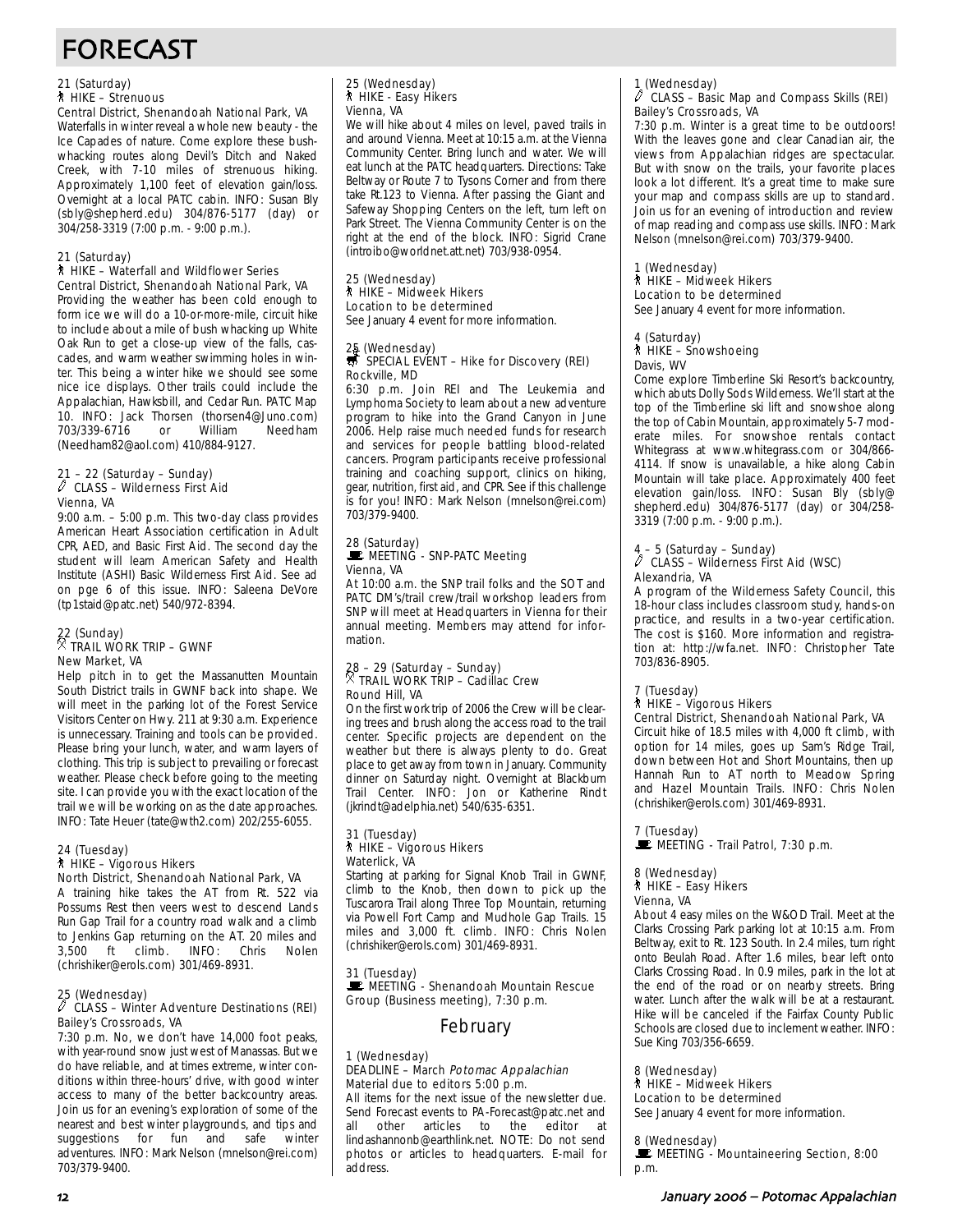

#### 11 (Saturday) ` HIKE – Strenuous North District, Shenandoah National Park, VA

A 16-mile circuit hike including Little Devil Stairs, the Thornton River Trail and the Hull School Trail. Several water crossings and a steep, rocky ascent up the Little Devil Stairs canyon. Moderate Pace. Inexperienced hikers call for requirements. Elevation gain 4,000 feet. INFO: William Needham (Needham82@aol.com) 410/884-9127.

## 14 (Tuesday)<br>■ MEETING - PATC Council, 7:00 p.m.

#### 15 (Wednesday) ` HIKE – Midweek Hikers Location to be determined See January 4 event for more information.

#### 16 - 20 (Thursday - Monday) **K XC SKI TRIP - White Mountains** White Mountains, New Hampshire

Join fellow cross-country skiers on a trip to one of the premier winter vacation regions in New England. Set against the backdrop of the White Mountains, the extensive Nordic trail systems offer scenic beauty unparalleled on the East Coast. This is one of the Section's most popular trips. 8 to 16 participants Please go to www.patc.net/chapters/ski/ for up-to-date information on this and all XC ski trips. INFO: Rob Swennes (robertswennes@ hotmail.com) 703/532-6101.

#### 17 - 20 (Friday - Monday) **K XC SKI TRIP - Ski-Dance Weekend** Jennerstown, PA

Camp Harmony has cross country skiing (downhill skiing available nearby), sledding, dancing (contra and square dancing; workshops, too), and music making. Please go to www.patc.net/chapters/ski/ for up-to-date information on this and all XC ski trips. INFO: Eliot Applestein (eliotapplestein@ verizon.net) 301/984-6855.

#### 17 - 20 (Friday - Tuesday) **K XC SKI TRIP - Village Inn Chalet** Canaan Valley, WV

We'll be staying close to Whitegrass and Timberline for President's Day. The Chalet sleeps 7-12 people and has a great room for après ski get-togethers, a fireplace, and a fully-equipped kitchen. Families can be accommodated. Bring acoustic musical instruments for a Saturday Evening jam session. Only spaces available. Please go to www.patc.net/chapters/ski/ for up-to-date information on this and all XC ski trips. INFO: Elliot and Kathy Brumberger (ElliotBrum@comcast.net) 301/774-7412.

#### 18 (Saturday) ` HIKE – Waterfall and Wildflower Series Central District, Shenandoah National Park, VA

This will be a 15-mile circuit on the Slaughter, Appalachian, Bearfence, and Conway River Trails to include the Devil's Ditch Falls. Total elevation gain is approximately 3,400 feet. PATC Map 10. INFO: Jack Thorsen (thorsen4@Juno.com) 703/339-6716 or William Needham (Needham82@aol.com) 410/884-9127.

### 21 (Tuesday) ` HIKE – Vigorous Hikers

Central District, Shenandoah National Park, VA From Meadows Cabin parking climb to Doubletop for views, scramble up the rocks and descend to the Rapidan to tour reopened Hoover Camp. Then climb Mill Prong Trail to AT to enjoy Dark Hollow Falls, returning via Stony Man Trail. 16 miles 4,000 ft climb. INFO: Chris Nolen (chrishiker@erols.com) 301/469-8931.

#### 22 (Wednesday) ` HIKE – Midweek Hikers Location to be determined

See January 4 event for more information.

#### 24 - 27 (Friday - Monday) A XC SKI TRIP - Elk River Lodge Slatyfork, WV

Treat yourself to a trip that'll rock your skis. We'll be heading to the Elk River Touring Center, a 6-hour drive from DC, in the heart of the Monongahela National Forest. They have skiing right from the center, or you can ski in the Cranberry Wilderness or Snowshoe. Please go to www.patc.net/chapters/ ski/ for up-to-date information on this and all XC ski trips. INFO: Steve Bergstrom (steveb@nih.gov) h 301/564-9696, w 301/496-3871.

#### 25 (Saturday) **WEETING – FS-PATC Meeting** Vienna, VA

At 10:00 a.m. the Lee District Forest Service folks and the SOT and PATC DM's for trails in the Lee District will meet at Headquarters in Vienna for their annual meeting. Members may attend for information.

## 28 (Tuesday) ` HIKE – Vigorous Hikers

Central District, Shenandoah National Park, VA Climb Leading Ridge Trail to the AT south to lunch at Corbin Cabin. Then climb Indian Run Trail to return via Crusher Ridge. 18 miles with 4,000 ft climb. INFO: Chris Nolen (chrishiker@erols.com) 301/469-8931.

28 (Tuesday)<br>■ MEETING - Shenandoah Mountain Rescue Group (Business meeting), 7:30 p.m.

#### 28 - March 5 (Tuesday - Sunday) A XC SKI TRIP - White Mountains Bryce Canyon, Utah

Bryce Canyon National Park offers a long winter season with plenty of snow into the early spring. This will be the Ski Touring Section's first trip out to this popular Western area on the Colorado Plateau and offers plenty of contrast to skiing in the East. Please go to www.patc.net/chapters/ski/ for up-to-date information on this and all XC ski trips. INFO: Rob Swennes (robertswennes@ hotmail.com) 703/532-6101. ❏

## **Organizer Needed for Trail Talker Kits**

Perhaps you can't always get out and work on the trails yet you have a few hours that you could use for PATC projects at PATC Headquarters in Vienna. Then we could use you!

When Trail Talkers go out into the community to represent PATC, they often sell PATC merchandise. If you can count Tshirts, guidebooks, maps, and other items and put them into a box for such events, you are perfect for this job! When the event is over, you would need to inventory what's left and count the money received.

Please contact Jane Thompson at jayteehike@yahoo.com or 301/349-2496 for further information. ❏

# **TAILS FROM THE WOODS by George Walters** TRUE STORY

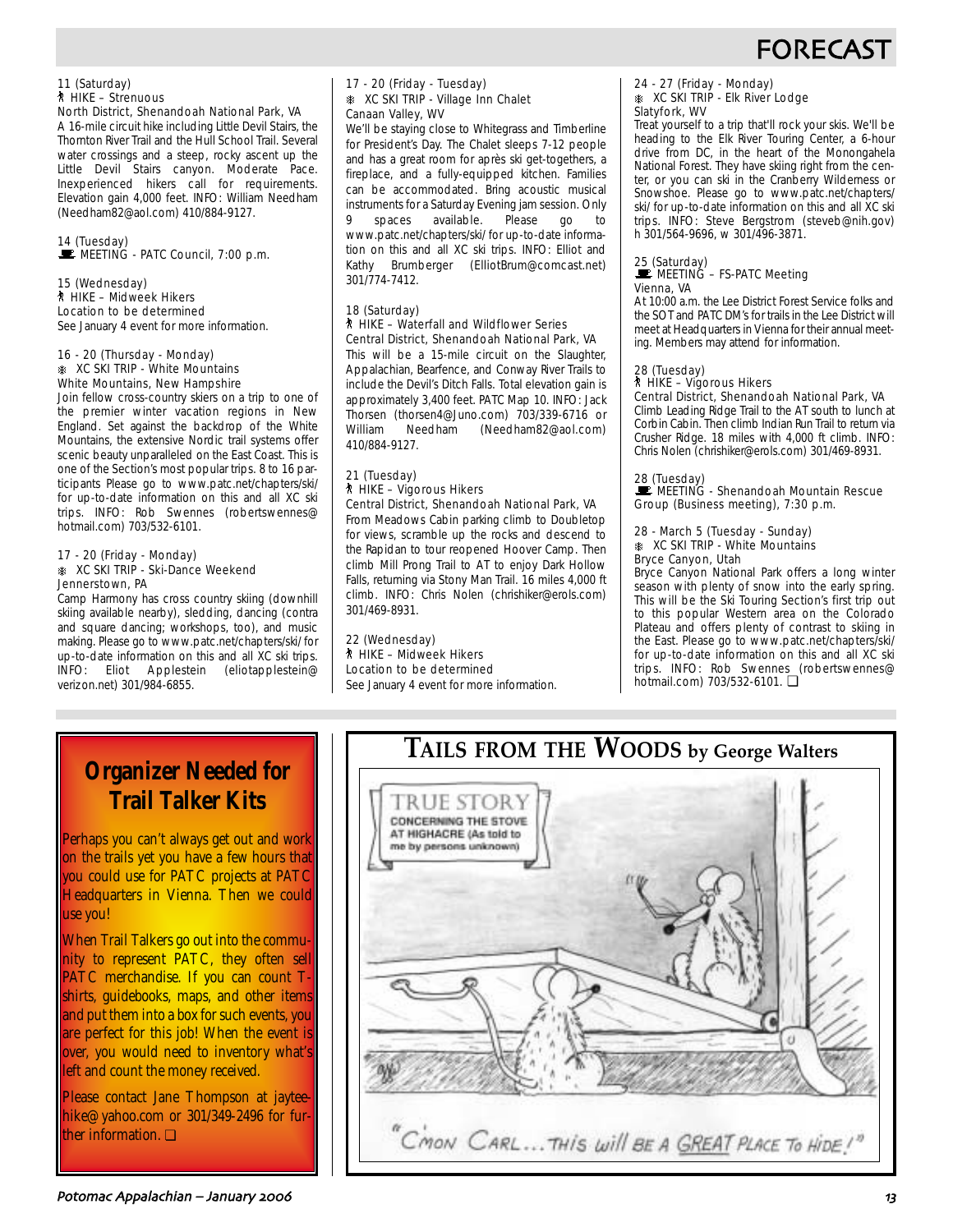

(Above) Madison Brown, Ranger Don and Steve O. pondering lateral drain work on Jeremy's Run

Dick Dugan's Crew Week from Way Back in August



(Above) Ben Fitzgerald and Madison Brown – pondering the re-grading on Jeremy's Run

(At right) Ranger Don, Dick, and Dave – pondering continues

Pondering aside we accomplished a lot of work thanks to Dick and our entire team's efforts



# Shenandoah Vestiges

## What the Mountain People Left behind

(3rd printing, Carolyn and Jack Reeder; 1993; 71pp.) "Years have passed since corn and cabbages grew in Shenandoah. The open land where cattle grazed is forest now. We sometimes forget that generations of people lived out their lives in the mountains we visit for recreation and renewal." So begins this book about how to visit and appreciate the remains of the Appalachian settlement prior to the SNP. Much of the area was open field and pasture when the park was established in 1937. As the mountain families moved (or were moved) from their homes, they left behind a fascinating history of old homesites and artifacts. Shenandoah Vestiges explores some of what was left behind – the old homes, implements, even children's toys – with explanations of what the artifacts were, and how they were used by mountain families.

Retail Price: \$5.00 non-member or \$4.00 member, plus \$2.00 shipping and 5 percent Virginia tax. You can call to place your order (703/242-0693) or go to www.patc.net. Item: PC260 ❏



FROM THE PATC STORE

HE<br>F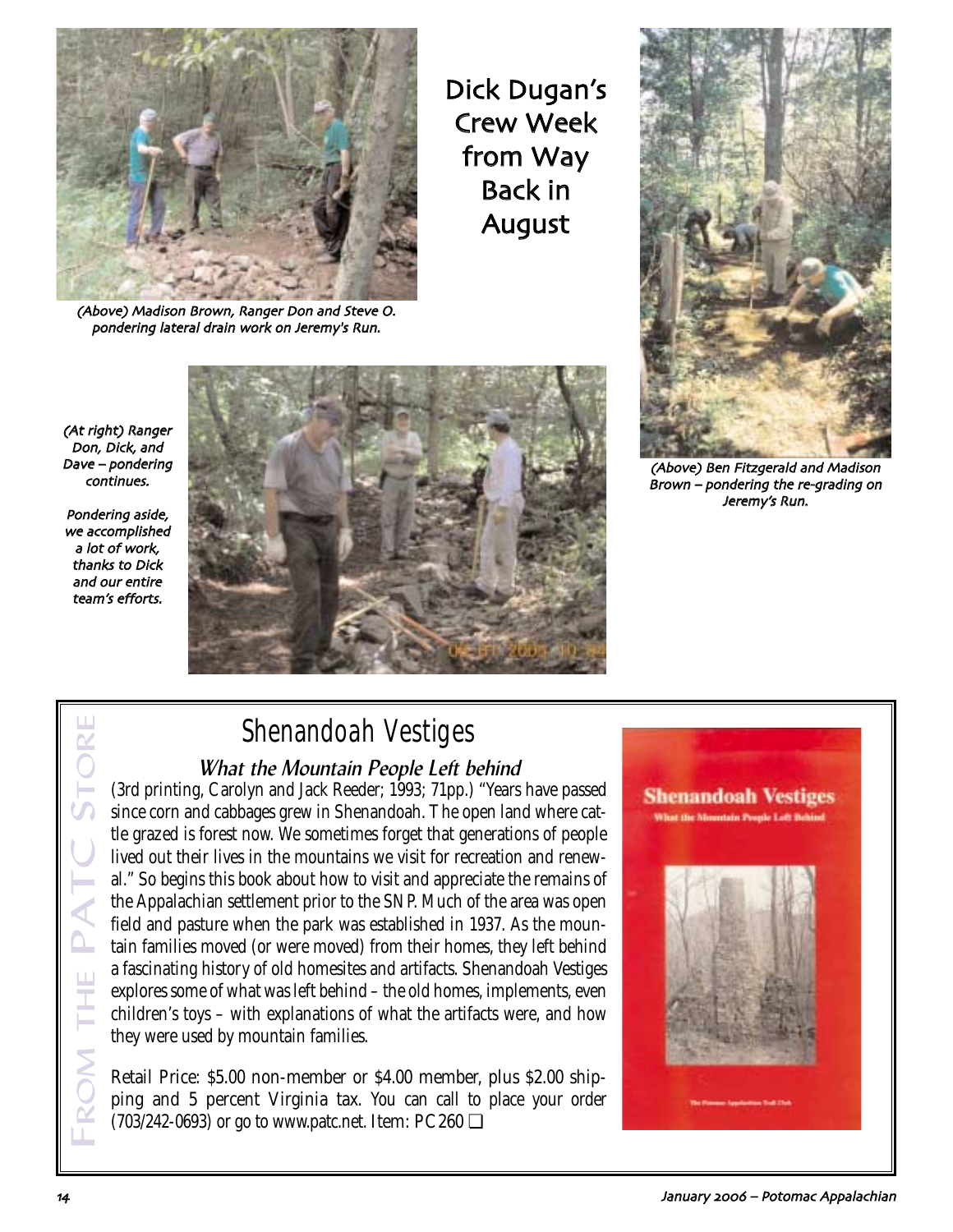## Bob Pickett's Appalachian Nature: Vultures

It's not uncommon for us to be driving<br>along a road in wintertime and find a large along a road in wintertime and find a large group of vultures roosting in a tree. Vultures roost in large communal groups, breaking away to forage independently during the day before returning to the same roost in the evening. They leave before dark to spend the night in the thick canopy of trees. Wintering roosts normally include both turkey and black vultures, often numbering 10, 20, even 65 birds. Surprisingly, they will not segregate themselves by species within these roosts. However, in general, our mountains are more populated by turkey vultures than black vultures.

Whether the turkey vultures we see here in winter are the same as the summer residents remains unknown. Both the turkey vulture and black vulture can be found south of the Mason-Dixon line year-round. But, while the black vulture does not travel north in the summer, the turkey vulture increases its range northward and will breed as far north as southern Canada before migrating back in the fall. So, it's very probable that, like the robin and other birds, there is a shift in populations, such that our winter birds most likely bred in New York, while our summer stock is wintering in the Carolina Piedmont. A little-known instinct of the Turkey Vulture is its ability to return to its summer feeding grounds on the vernal equinox each year, much as the swallows annually return to Capistrano. Seasonal celebrations are held throughout the country, the most well known held in Hinkley, Ohio.

Turkey vultures are easy to identify in flight. Their wings are lifted upward in a V-shape, or dihedral, over their back. Eagles and hawks have a more flat wingspread. Because they are very light for their size, they tend to teeter back and forth in the wind. These birds can glide for six miles without flapping a wing. The turkey vulture is a very large raptor, whose 6-foot wingspan is a good foot wider than the smaller black vulture.

Unlike the black vulture that hunts by sight the turkey vulture have keen olfactory senses, enabling it to smell it's carrion from miles away. In fact, it is not uncommon to observe black vultures following the turkey vulture to its food source, and then stealing the meal through greater numbers and aggressive tactics. While studies have yet to be undertaken, the combination of the vulture's olfactory capabilities and the advantage afforded to them by flight makes them likely candidates for use in search and rescue efforts.

Use of turkey vultures in search and rescue would require some minimal level of intelligence, and limited testing suggests they do entertain some trainability. One report tells of a vulture that followed a boy to his bus stop every day. Once the bus was gone, the vulture flew away, but would return each day to meet the boy at the bus stop on his return!

Their sense of smell has already landed them an interesting role with gas companies. Once a leak has been identified, a strong-smelling gas is injected into the pipeline. The gas escapes into the air from the leak source, which gathers a large flock of birds. Gas companies then just have to look for these soaring birds to find their leak.

The similarity of the role of the vulture and opossum in ecology are noteworthy. Both feed principally on carrion, can be called ugly, and have disgusting habits. The opossum is known to disgorge a smelly substance from its mouth when scared. Similarly, vultures will regurgitate the contents of their stomach in the direction of their potential predators. I remember the story of a young park ranger who had accidentally caught a turkey vulture in a bear culvert trap. When the ranger opened the door to release the bird, he was quickly introduced to this creature's rather gross habit. Whether the vulture does this to intimidate its predator or merely to reduce its weight to enable a quicker getaway is not known, but it appears to be a successful tactic in either case.

Another rather disgusting habit of the turkey vulture is its propensity to discharge urine directly onto its legs. This serves two very important purposes. In the summertime, wetting the legs cools the vulture, as the urine evaporates. (The vulture cannot sweat like us). In addition, this urine contains strong acids from the vulture's digestive system, which kill any bacteria that may remain on the bird's legs from stepping in its meal.

In this world of roadside gourmets, one must be careful of contracting bacteria, fungi, or infections from well-tendered carrion. It is true that they are offered some protection from disease by the unfeathered bald head, which can enter a carcass and emerge with little parts stuck to its head. But, vultures are



known to have a very sophisticated immune system. They can eat diseased and infected carcasses and, yet, there is no trace of bacteria in their droppings. There is even evidence for the claim that the vulture can pass anthrax through its digestive system, killing the virus and remaining unharmed. How they can do this is unknown, but the answer could be extremely important to medical science.

Turkey Vultures are monogamous, mating for a lifetime that can reach fifty or more years. Normally, one egg is laid with little or no nest being made among the rocky caves or tree hollows. One brood per year is produced.

For years, vultures have been classified as birds of prey along with hawks, owls, and eagles. In 1994, due to recent DNA analysis and other studies on anatomy, physiology, behavior, and cellular biology, vultures have been reclassified and placed in the stork family. There are three species of vultures in North America; the turkey, black, and California condor. They all belong to the Cathartidae Family; the American, or New World Vultures. The Old World Vultures have remained within the hawk family Accipitridae. American vultures do not build stick nests, do not have true vocalizations, and do not nest colonially, as do many Old World vultures. However, both have bald heads, feed on decaying carcasses and feed their young by regurgitation. While they both have similar lifestyles, these similarities are now attributed to convergent evolution (unrelated species evolving similar forms/behavior, like birds and bats). ❏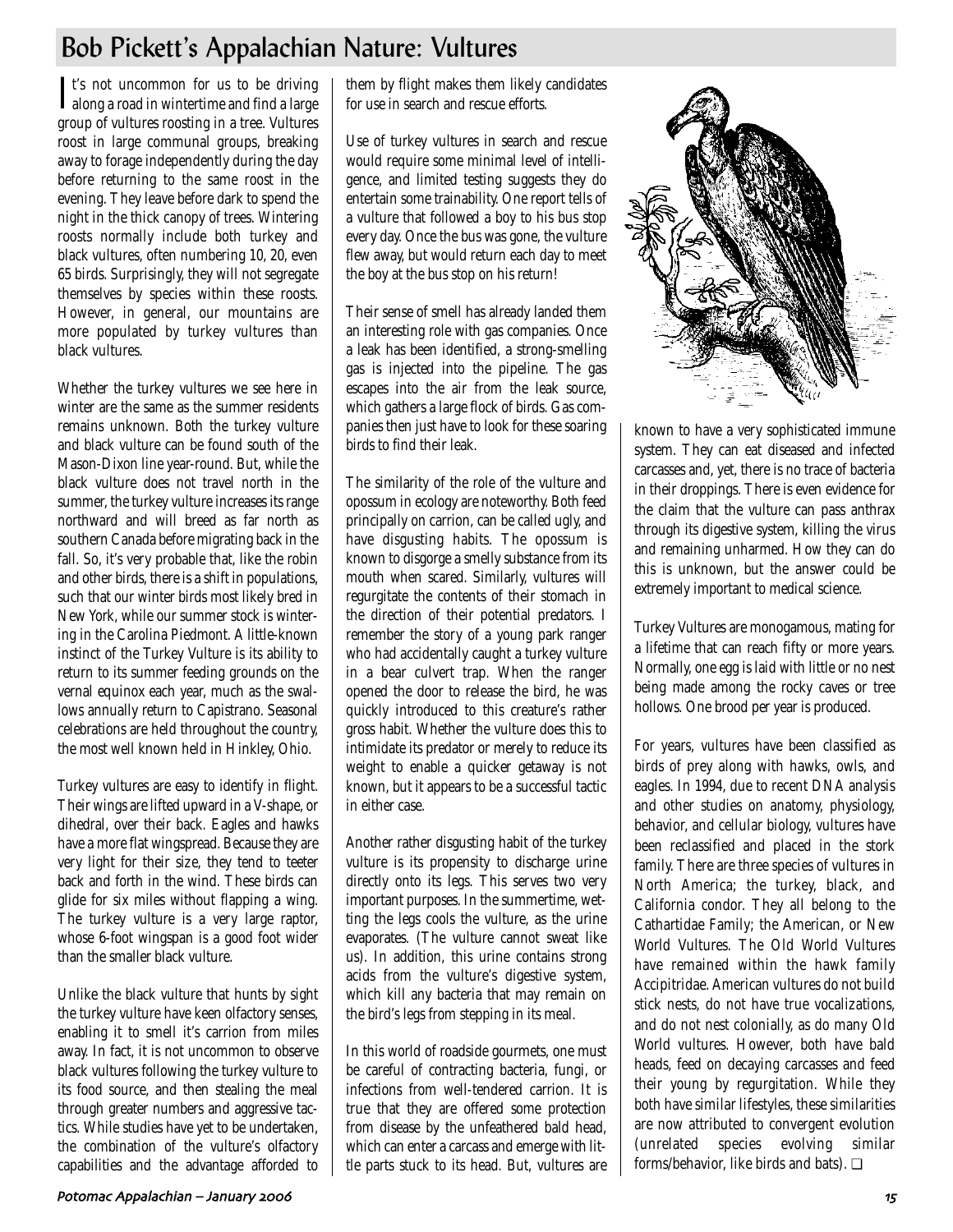## TRAILHEAD

 $\mathbf M$ ost trail crews and overseers finished<br>the year's activity in November, as noted in some of the items below. Maybe Mother Nature will be kind to us this winter – no ice storms please. It is also a great time to get out and enjoy the trails in the winter environment and see things you don't see in summer.

## **Mutton Hollow District**

After several months of having trips canceled and a rained out weekend, the Vining Tract Crew swung back into action over the weekend of Nov. 12-13. While most of the crew's efforts were devoted to chinking the logs of Butternut Cabin (a new cabin under construction on the Tract) when the weather was warm enough for the material to harden properly, three volunteers broke away to check on the condition of the trails on the upper portion of the 250-acre tract – the trails nearest to Morris, Mutton Top, and Johnson Cabins. Led by Marilyn Stone, a 20 year veteran volunteer on the club's Cabins Desk and Vining Tract Crew, the trio swept eight trails including the Boundary, Meadow, and Boxwood Trails and the trail leading to "Andy's Overlook." Encroaching vegetation was cut back, and one blowdown was removed. The balmy 65-degree temperature and crystal clear air that afforded great views of Mutton Hollow and the Virginia Piedmont were appreciated.



In November, South Mountaineers Crew member Jim Williams works to install a checkdam on the Appalachian Trail near Fox Gap, Md. For more information on the South Mountaineers Trail Crew and events calendar, contact Nancy at mdtrail@yahoo.com, 301/739-0442.

The crew bedded down at Conley Cabin and much appreciated the efforts of the Cadillac Crew over the Memorial Day weekend in opening up the view from the cabin.

Participating in the work trip were work trip regulars: District Manager, Hugh Robinson, and trail overseers, Marilyn Stone, Dave and Karen Pugh, Jim Denham, and Eric Carlson. Welcomed back to the tract was Elizabeth Arroyo, who had participated in the renovation of Conley Cabin in the late 80s. Two stu-

## **2006 Trails Schedule**

**Trail Leadership Team Meetings 6:00 p.m. at Club Headquarters:** March 22 (Spring) September 20 (Fall)

**Forest Service-PATC meeting 10:00 a.m. at Club headquarters** February 25

**Seasonal Crews Weeks: SNP Southern District at Schairer Trail Center** May 1-5 (4 day week) August 14-19 **SNP Central District at Pinnacles** May 8-12 August 21-25 **SNP North District at Pinnacles** May 16-19 August 28 - September 1

**Massarock Crew on Massanutten Mountain** June 11-9 June 11-15 September 10-15 September 17-22 **ATC Mid-Atlantic Crew at Pinnacles:** September 28 - October 2

**SNP Trail Workshops:** June 3-4 – SNP Central District at **Pinnacles** September 16-17 – SNP North District at Mathews Arm Campground

### **Chainsaw Certification Classes:**

April 22-23 at Pinnacles November 4-5 at Greenbrier State Park, MD dents at William and Mary College, Scott Brown and Ben Bartlett, rounded out the work crew.

### **Blue And White Wrap-Up**

The Blue and White Crew wrapped up their 2005 season in the same fashion it began, with a festive weekend at the Falk Farm, near Madison, Va. Melanie and Aksel's warm hospitality make the March and November trips very special on the crew calendar. The crew used the November trip to install erosioncontrol devices on the Jones Mountain Trail and to clear blowdowns on the Entry Run Trail. The crew split into three groups, with the sprinters heading to the upper reaches of Jones Mountain, the solid and dependable group tackling the mid-range of Jones, and the borderline-wacky heading to Entry Run. The crews installed numerous locust features, cleared a large deadfall, and fashioned lovely chairs and settees. Team Wacky arrived back at the farm first, to find that Chef Tippy had prepared a delightful version of *moufette non traite*, a recipe he claimed to have learned from local food magician Patrick O'Connell. The Jones Mountain crews arrived shortly thereafter, and the entire group enjoyed a traditional B&W banquet. Happy hour discussions included a discussion of the Reigner Theory (involving the porcine origin of marshmallows) and a non-refereed Wilson-Hebbe debate, titled "Winchwork: Mathematics or Gestalt." Crew favorites S.V.

See Trailhead, page 17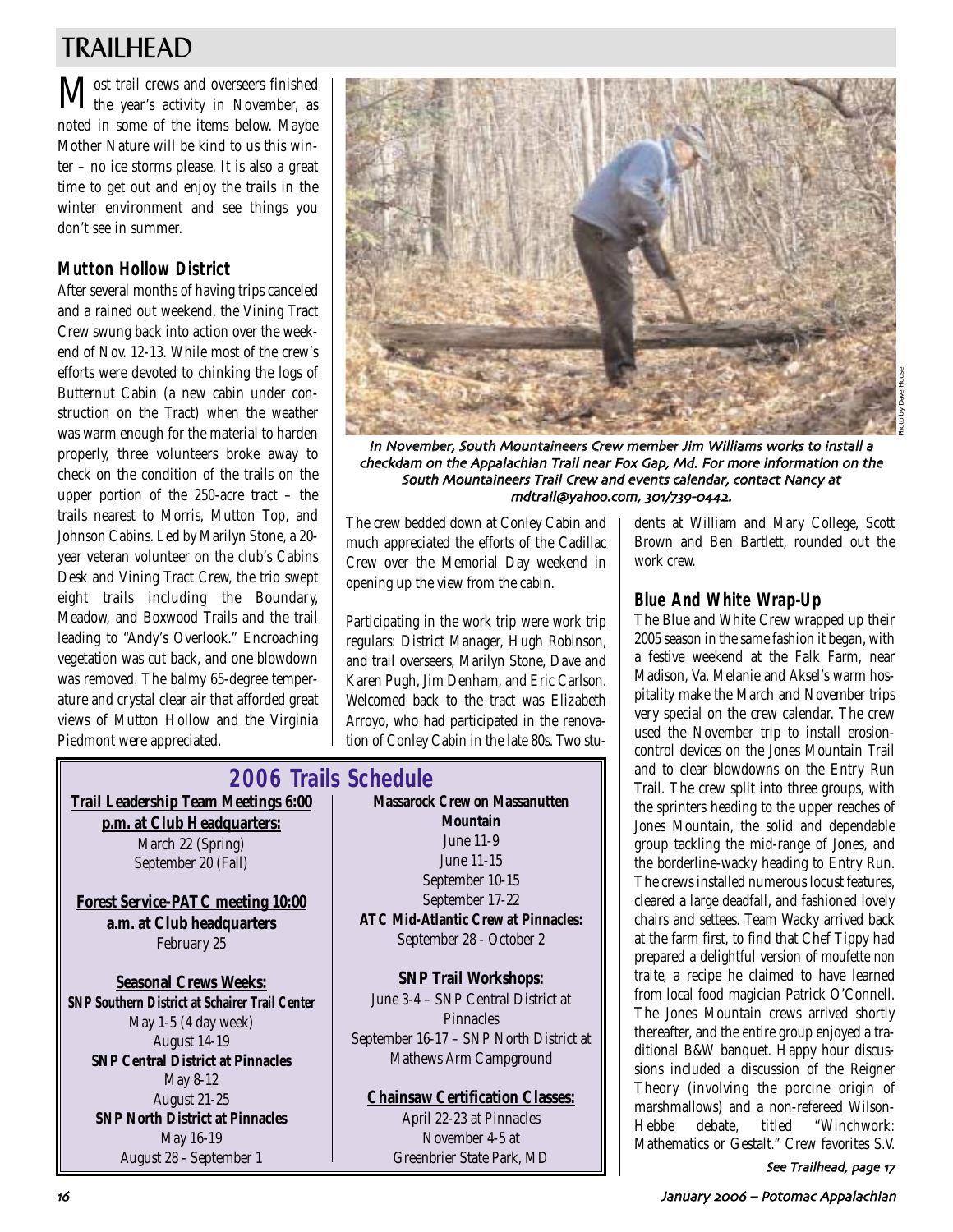#### Trailhead, from page 16

and Janet Dove were able to join the group for dinner, where the 70th birthday of Charles Hillon was celebrated with gusto.

The 2006 Blue and White calendar is now available at http://blueandwhitecrew.org. The site also includes a large collection of crew photos, as well as numerous resources for trail overseers. Scheduled in 2006 are monthly worktrips, two weeding weekends, the return of the Central District Overseer Workshop, a Traditional Tools workshop, and two Madison County bicycle tours.

### **Blazing Made Easy**

Carol Niedzialek has been helping paint blazes on the Wanderbirds section of the Tuscarora Trail. Emeline Otey came up with a useful idea of painting blazes, and Carol believes this method should be passed on to other overseers since this method is the perfect solution for painting blazes – it is neat, clean, you don't get paint drippings all over, and cleanup is a breeze. Tools:

*• Old belt pack or a carpenter's apron with 3 or 4 pockets.*

*• Empty tall (soup) can for each color of paint.*

*• Empty plastic squeeze bottles that you pour each color of paint into. This is a lot easier than it sounds if you are careful with pouring (mayonnaise bottles are the best squeeze bottles).*

*• A paint brush for each color goes in the empty can.*

#### Procedure:

*• Put the paint can and bottle of paint into each pocket.*

*• Squeeze paint into empty can, enough to cover the bottom of can (1⁄2").* 

Keep refilling the same amount of paint into empty can as it is needed. This keeps the paint from drying out, and there is little waste of the paint. Cleanup is very easy. The paint can may be thrown away since there is very little left in the can, the paint bottle can be saved for the next blazing trip, and the brush is the only item to clean. Carol used a piece of cardboard 4x6" with a heavy black line down the middle to measure a 2x6" blaze. This technique certainly made blazing a lot easier for Carol, and she hopes it will for other overseers as well.

### **Great North Mountain**

The unusual late October snowstorm provided the previously contented Great North Mountain district volunteers with an unexpected trail-clearing challenge this year. Feeling quite pleased with the addition of two new overseers and one new trail to oversee this year, in addition to resurrecting the Stonewall Brigade volunteer crew to scout and clear many other orphan trails on Great North Mountain, egos and tree limbs were brought down to earth by the snow. The first of several clearing outings began on Oct. 29, when a large contingent of the National



Carol Niedzialek's tools for Blazing Made Easy



DM Pete Gatje and Rockytop Trail overseer Ralph Frink were joined for lunch by a friendly buzzard that must have thought there was some potential for dinner. They were amazed how close it came

Institutes of Health Hiking Club mobilized to inspect and clear Mill Mountain Trail and Halfmoon Trail. No tree damage was found at lower elevations, but trails at elevations above 2,800', trails with western exposure, and trails with tulip poplars suffered many broken limbs and toppled trees. The hardworking NIH crew valiantly covered 11 miles and dispensed of hundreds upon hundreds of limbs, branches, and blowdowns. Halfmoon Trail was impacted the worst and required two additional visits to make it fully passable. Several other trails have been left for hunting season in an undesirable condition – if you plan to hike Bucktail Cutoff Trail or German Wilson Trail, allow for significant delays and several head-scratching episodes as you wonder which direction the heavily-fallen-limbadorned trail is meant to go. As the Stonewall Brigade finished its final trip of 2005 on Nov. 19, clearing the bottom half of Halfmoon Trail, the forest was already filling up with deer hunters, stopping to chat with Brigade members as the hunters made their way to their hunting campsites.

Final trail work of 2005 on Great North Mountain also included a November trip to reblaze Long Mountain Trail, a very scenic and often overlooked trail on PATC Map F. Several quirky turns of Long Mountain Trail and unblazed traverses of large mowed wildlife clearings had provided hikers with unexpected opportunities to explore and bushwhack, whether they wanted to or not. We hope this has now been fully rectified by the efforts of volunteers David Webb and Maria Oria,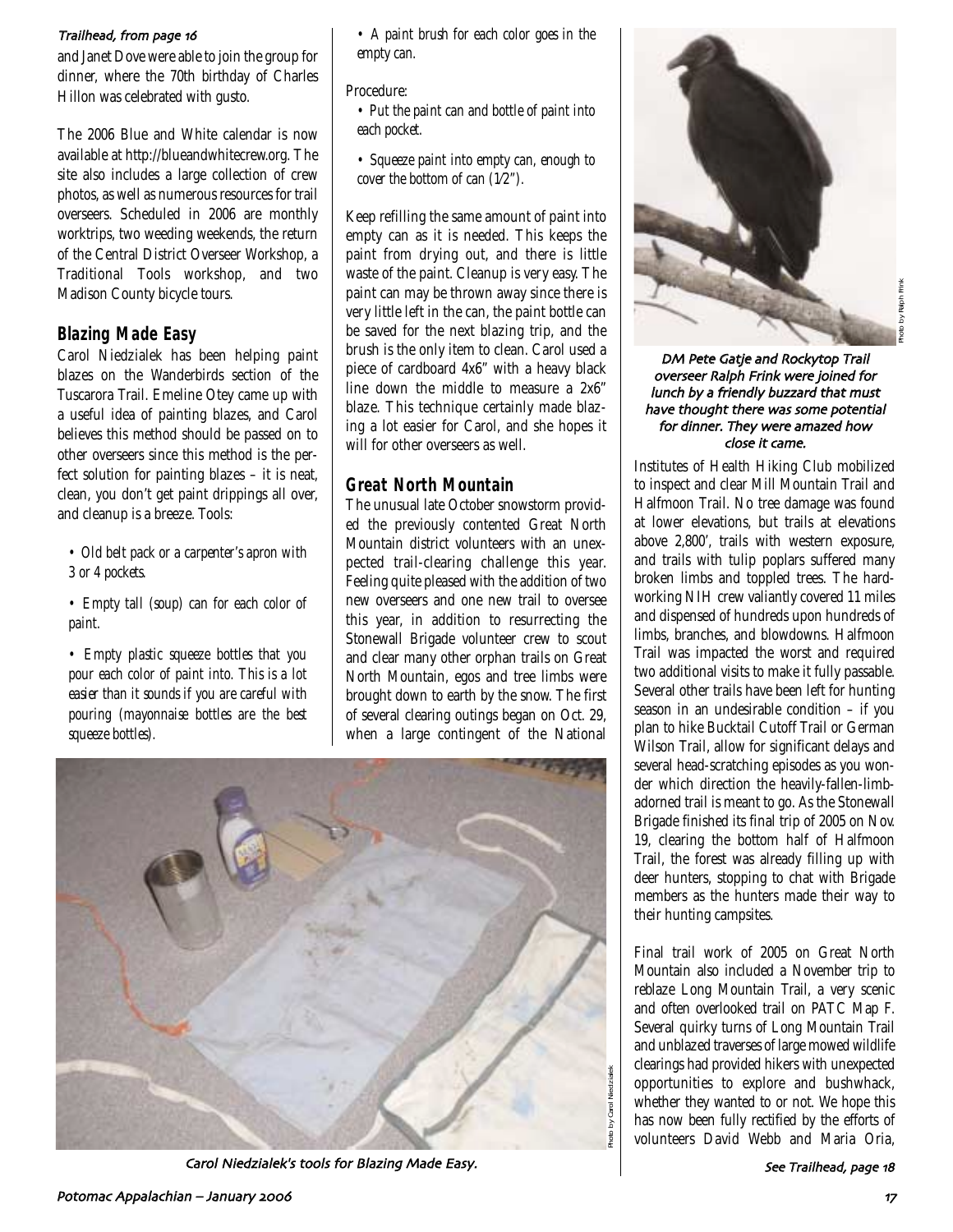#### Trailhead, from page 17

accompanied by a yellow-palated dimwit who kept mistaking the yellow blaze paint for a new Gatorade flavor, Jim Tomlin.

Many thanks to all who volunteered for a Stonewall Brigade trip in 2005, and hope to see you again in 2006! And many thanks to the NIH Hiking Club, especially Dr. Nick Devoogdt, who has returned to Belgium with a new appreciation for all the work involved in maintaining hiking trails!

## **Traditional Tools Workshop in April**

PATC will be holding the third running of its traditional tools workshop at the Pinnacles Research Station the weekend of April 22-23, 2006. Backcountry woodsmen Dan Dueweke and Patrick Wilson will demonstrate various methods to safely clear a blowdown with axe or crosscut saw, and provide instruction on the care and maintenance of these fine old tools. More details on this workshop will be posted in the next edition of the *PA*.

### **It Finally Has a Name**

Last month we reported that the name for a new trail initiative was undecided. In early November the trail groups involved in this new trail (formerly known as the Western Appalachian Alternative) met by telephone and selected the name Great Eastern Trail. The new trail already has a domain name (greateasterntrail.org) even though it does not yet have a Web site. On Nov. 5, the Finger Lakes Trail Conference, Mid State Trail Association, Link Trail Association, PATC, and American Hiking Society met at Blackburn Trail Center and formed a new organization, the Mid-Atlantic Foot Trails Coalition, to put the new trail on the ground. This trail will include 153 miles of the Tuscarora Trail, plus a link to the Allegheny Trail in West Virginia.

### **Emergency Relocation**

In response to Walt Smith's appeal in the *PA* for emergency relocation of the Tuscarora Trail, Tuscarora Trail supporters joined members of the Cadillac Crew on Nov. 5 to work on the relocation. When over 20 volunteers arrived at the start point at the north end of Sleepy Creek Mountain and gazed at a greater than 45 degree steep rocky slope, the



Cadillac Crew begins steep section of Lutkins Passage emergency relocation for Tuscarora Trail

single question was – why would anyone want to build trail here? Well, there wasn't much choice. The trail was on private property, and the new owner wanted the trail off his property. The only choice was to move the trail to a parcel of land PATC purchased a number of years ago. Sometimes you have to deal with what you have.

Slowly but steadily the crew members worked their way up slope, removing rocks and digging sidehill along a series of switchbacks. At the end of the day all were amazed at what was accomplished. Although there is much yet to do, Walt was pleased to get such a good start on a difficult project. The payoff was Walt's special spaghetti and meatballs dinner when the crew gathered at Highacre House as part of the Celebrate Tuscarora event. The relocation has to be finished by June of next year, so if you like a trail-building challenge, look for work trip announcements in the *PA*.

Please send any interesting tale, technical advice, individual or group accomplishments, and trail maintenance questions to Trailhead, c/o Jon Rindt, 621 Skyline Forest Drive, Front Royal, VA 22630 or to jkrindt@adelphia.net. ❏

## Trail Overseers - Appointed in November *Shelter Overseers*

Wayne Limberg Co-Overseer, Indian Run Maintenance Hut Ray Galles Co-Overseer, Indian Run Maintenance Hut Walter (Tom) Watkins South River Maintenance Hut

## *Trail Overseers*

Ellen Kay Miller Massanutten Trail, Camp Roosevelt to Gap Creek Trail John Hampton Valley Trail, Boulder Bridge to Military Road Thomas Sowers Appalachian Trail, Tom Floyd Wayside to SNP boundary Carlton Hayden Thornton River (lower)



## POTOMAC APPALACHIAN

(UPS-440-280) ©2006, Potomac Appalachian Trail Club, Inc.

Published monthly by the Potomac Appalachian Trail Club, 118 Park Street, S.E., Vienna, VA 22180.

Periodical class postage paid at Vienna, VA. Postmaster: send address changes to: Potomac Appalachian Trail Club, 118 Park Street, S.E., Vienna, VA 22180

Subscription: (Free with PATC membership) \$6.00 annually; \$.70 single copies.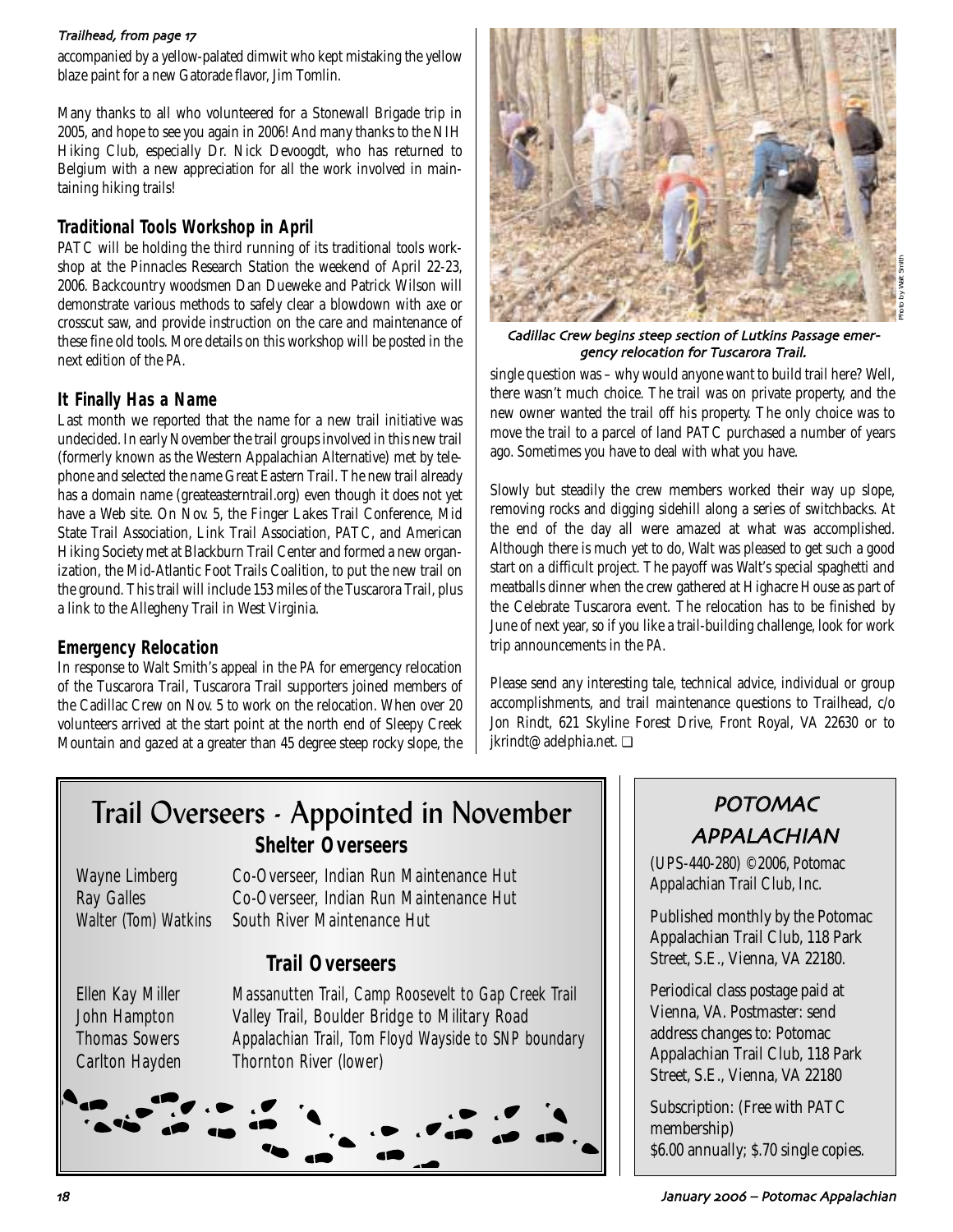## VOLUNTEER OPPORTUNITIES

## **Create PATC's New Web Site!**

PATC's web site is "ancient" and needs a facelift. Web Designer is wanted to lead significant effort in 2006 to bring PATC's online presence into the 21st century. Commitment – at least 4 hours per week. For more information contact Steve Sharp, IT Committee Chair, at SteveITPlanning@comcast.net.

## **PATC Tract Managers Needed**

Volunteers needed to manage PATC-owned Lands. Several locations available. Properties are up and down the AT in Virginia and Maryland and along the Tuscarora In Virginia, West Virginia and Pennsylvania. If interested please contact Chris Mangold at 301/898-7979 or e-mail at csm5749@yahoo.com.

## **Who's Minding the Store? You Can!!!**

PATC is looking for a new chair of the Sales Committee. Duties would include: advise and supervise paid and volunteer sales staff, help with inventory of all PATC publications, establish sales policy and publication pricing, work closely with publication and maps committees to target future updates and publications. Anyone interested in this position please contact: Lee Sheaffer, Vice President-Volunteerism (thumpers@visuallink.com) 540/955-0736.

## TRAIL OVERSEER DISCOUNTS

PATC OVERSEERS GET DIS-COUNTS from the following merchants who support our volunteer programs: Blue Ridge Mountain Sports (Charlottesville, Tidewater) – 20%, Hudson Trail Outfitters (Metro D.C.) – 20%, The Trail House (Frederick, Md.) – 15%, Casual Adventures (Arlington, Va.) – 10%, Campmor (mail order via PATC HQ) – 10%, Weasel Creek Outfitters in Front Royal – 10%, The Outfitter at Harpers Ferry – 15%, and the sole source (Harrisonburg) – 10%. Check the back page of the PA for the latest trail, cabin, and shelter overseer opportunities. All PATC members receive a 10% discount from Blue Ridge Mountain Sports and Ranger Surplus (excludes BSA merchandise). Be sure to have your membership ID or overseer ID ready when you shop.

FOR SALE: Mamiya 35mm camera lenses, attachments and filters. \$50 obo. Contact Susan Bly at sbly@shepherd.edu or 304/876/5177.





Notices are published free of charge for PATC members only. PATC cannot vouch for any of the advertised items. No commercial advertisement or personal notices unrelated to hiking will be accepted. Deadline for inclusion is the first day of the month preceding issuance of the newsletter. Notices will be run for three months, at the discretion of the editor, unless we are otherwise advised. ❏

## HIKING PARTNERSHIPS

WANTED: HIKING PARTNER. I live in the Baltimore area, retired school teacher and seeking a hiking partner(s) to share in car shuttle for section hiking the southern half of the AT. The outing could be up to 10 days at a time. Contact: Ron Bungay (ronbungay@ comcast.net) or 410/242-4592

HIKING ENTHUSIAST SOUGHT for role as Scoutmaster of outdoorsfocused Boy Scout Troop 97 in Silver Spring, Md. More info? Contact Jim Van Cott: (301/565-0486) CJPAVC@yahoo.com.

WANTED: HIKING/CAMPING PARTNER: I live in Gaithersburg, Md., and am looking for hiking and camping buddies within 120 miles of the DC area. I am 29 and willing to hike/camp anywhere. I also have a dual propane stove that I am giving away. Any takers? Contact Jeffrey Scott (knight\_1\_nu@yahoo.com) 301/466-3373.

Potomac Appalachian – January %%& ->